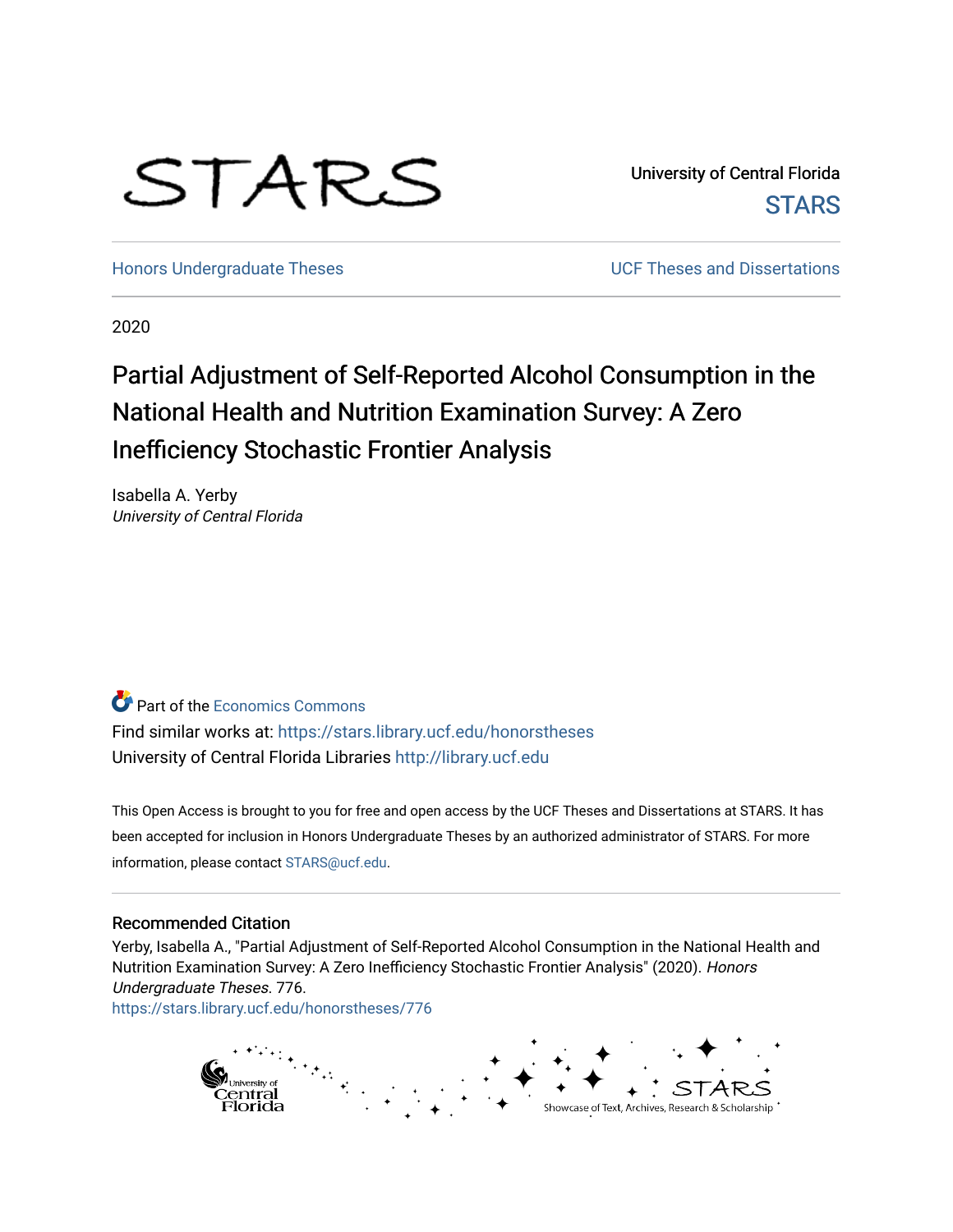# PARTIAL ADJUSTMENT OF SELF-REPORTED ALCOHOL CONSUMPTION IN THE NATIONAL HEALTH AND NUTRITION EXAMINATION SURVEY: A ZERO INEFFICIENCY STOCHASTIC FRONTIER ANALYSIS

by

# ISABELLA A. YERBY

A thesis submitted in partial fulfillment of the requirements for the Honors in the Major Program in Economics in the College of Business Administration and in the Burnett Honors College at the University of Central Florida Orlando, Florida

> Spring Term 2020

Thesis Chair: Richard Hofler, Ph.D.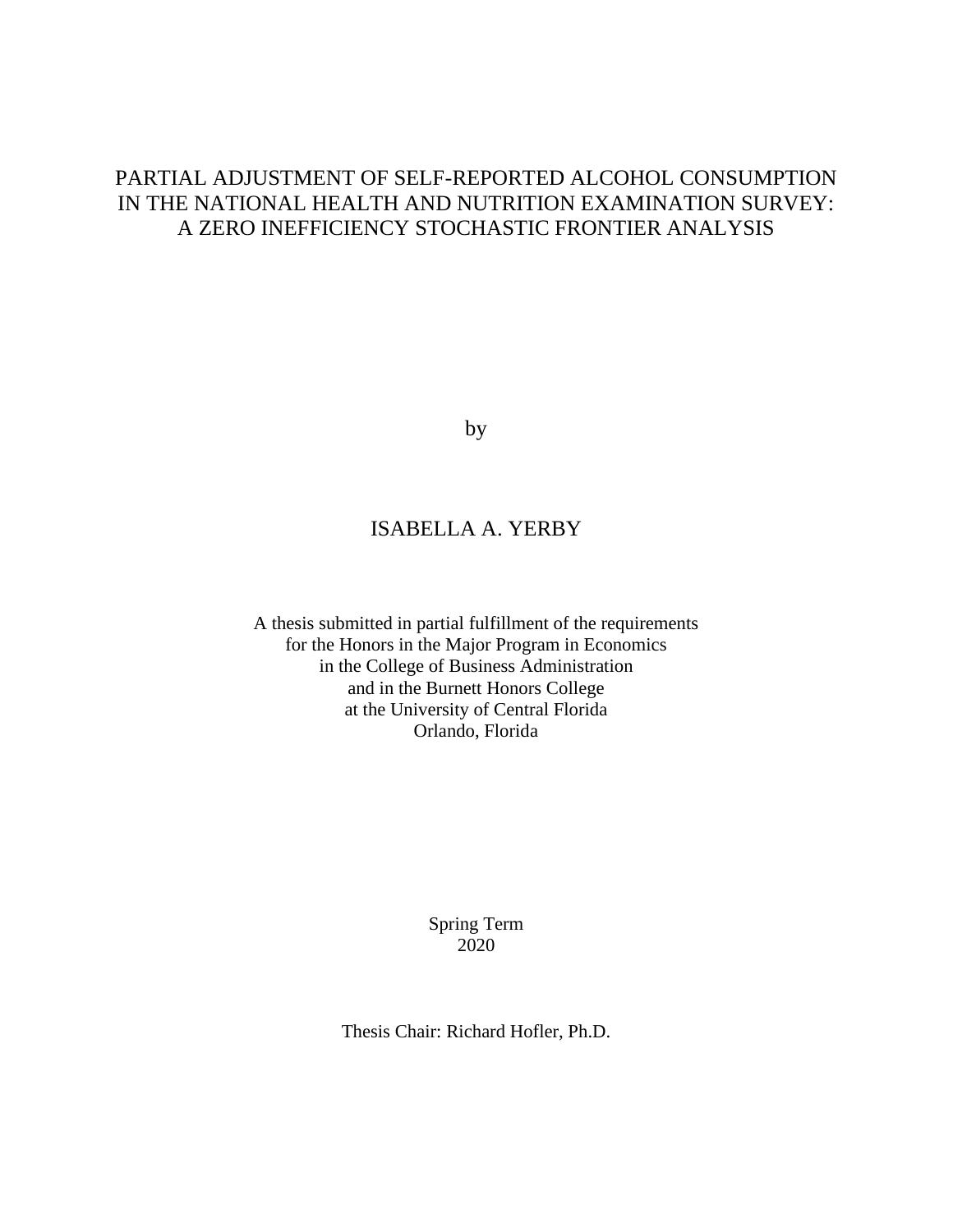# **ABSTRACT**

Alcohol consumption is likely underreported in the National Health and Nutrition Examination Survey. The problem, common among most self-reported data, stems from social desirability bias. As a result of this bias, the true level of alcohol consumption, specifically heavy episodic drinking, or binge drinking, is undercounted. By applying zero inefficiency stochastic frontier analysis, we adjust for the inefficiency caused by survey participants underreporting their alcohol consumption. This paper serves to partially correct the estimates of heavy episodic drinking and to serve as an example that stochastic frontier analysis can be used outside of its standard application to correct underreported and self-reported data. The study concludes that among the sample of 2,901 NHANES participants, 27.51% underreported their alcohol consumption. It further concludes that among those who did originally admit to binge drinking, 69.51% underreported the true extent of their binge drinking episodes. However, of the people who did not report binge drinking, none of them underreported. While more research should be done to determine why the model stated that none of the nondrinkers underreported, this paper demonstrates a possible use of the zero inefficiency stochastic frontier model in regards to adjusting self-reported data.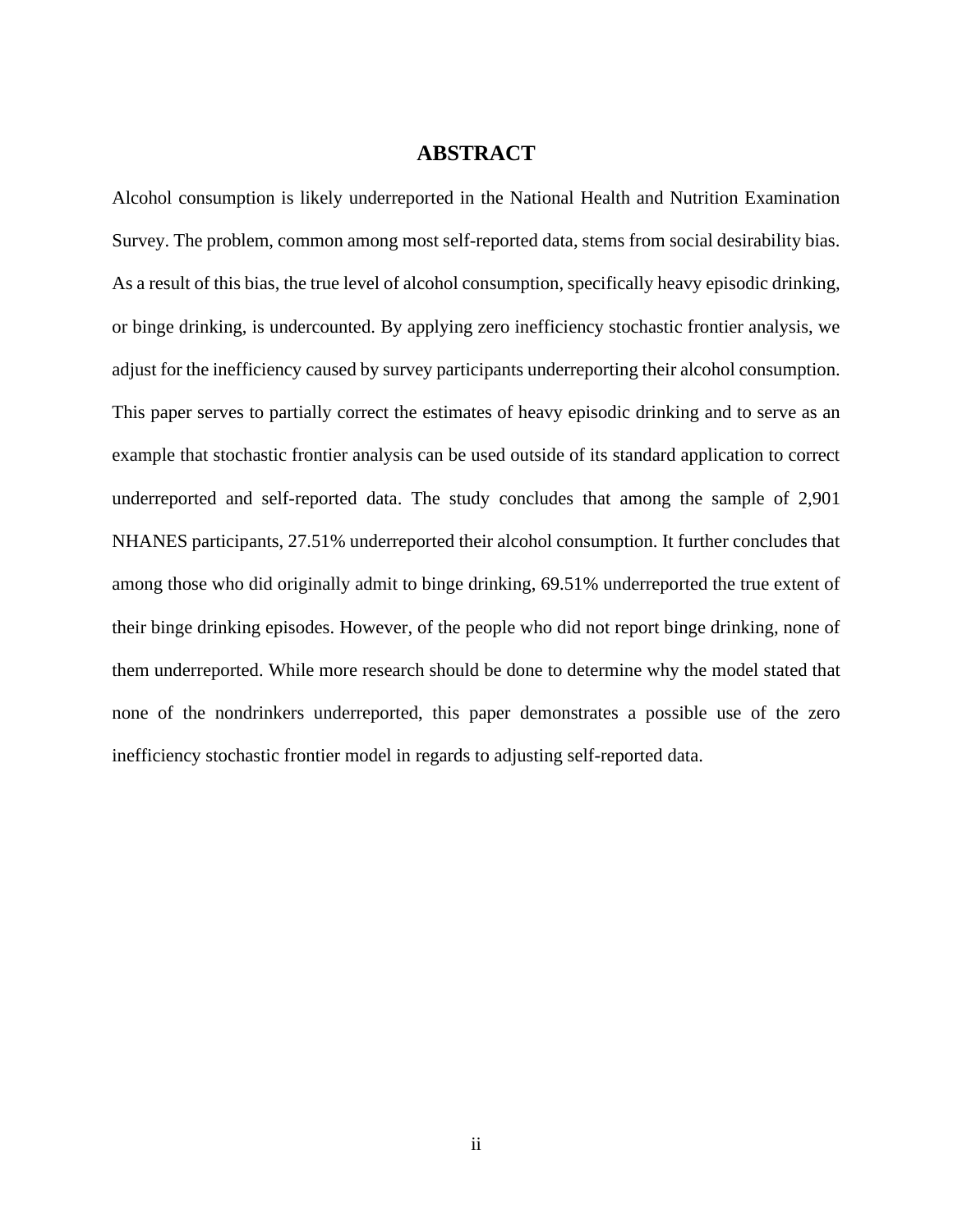# **ACKNOWLEDGEMENTS**

I would like to thank my amazing committee for their constant support in this process.

To my Thesis Chair and mentor, Dr. Richard Hofler, for his never-ending support and assistance, not only in creating this work, but throughout my undergraduate career. It has been a blessing to work with you for these two years and I will carry with me the many lessons you have taught me for the rest of my life.

To Dr. Melanie Guldi, for her patience, guidance, and strategic insight on all matters. Thank you for being a role model of the academic I strive to be one day.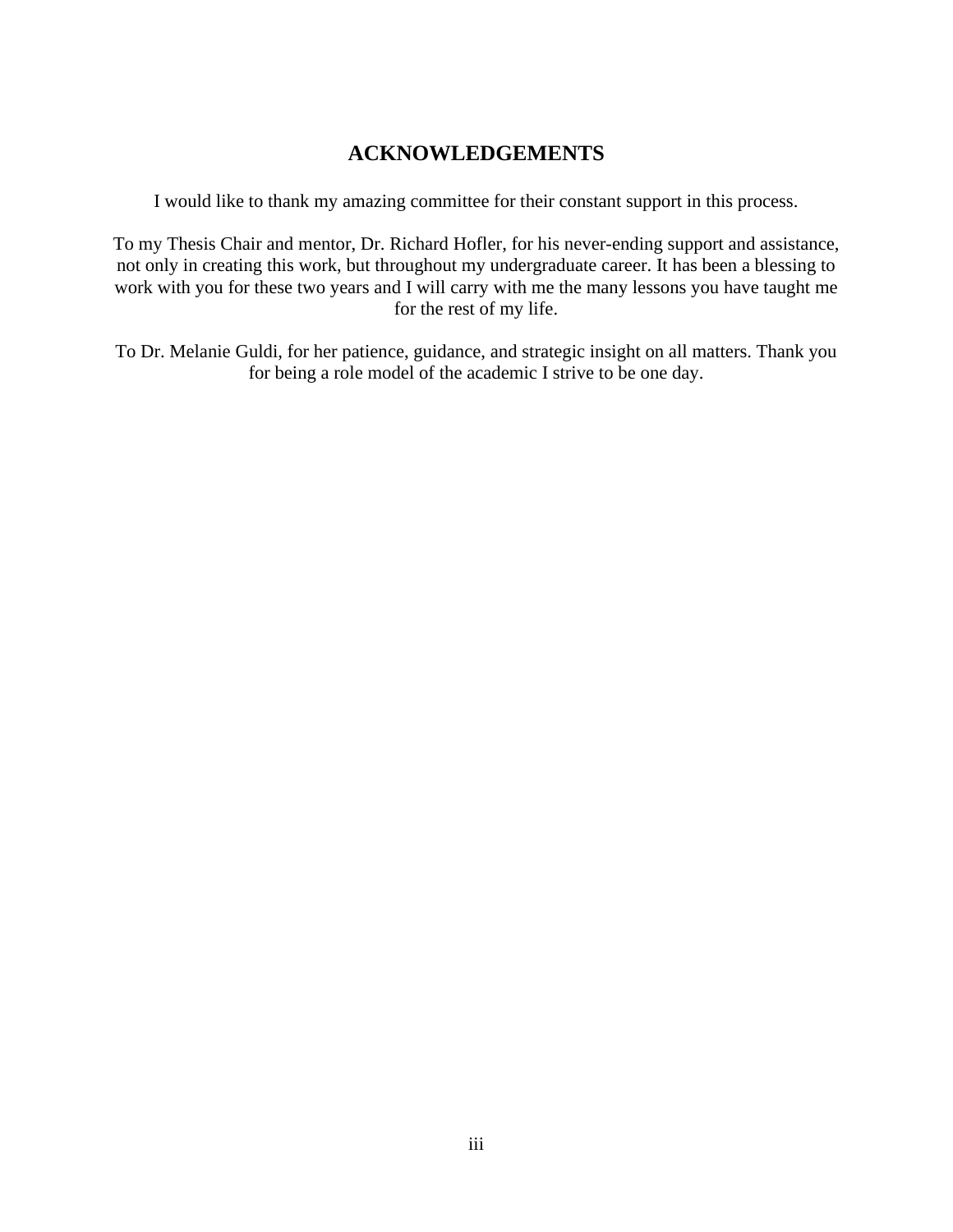# **TABLE OF CONTENTS**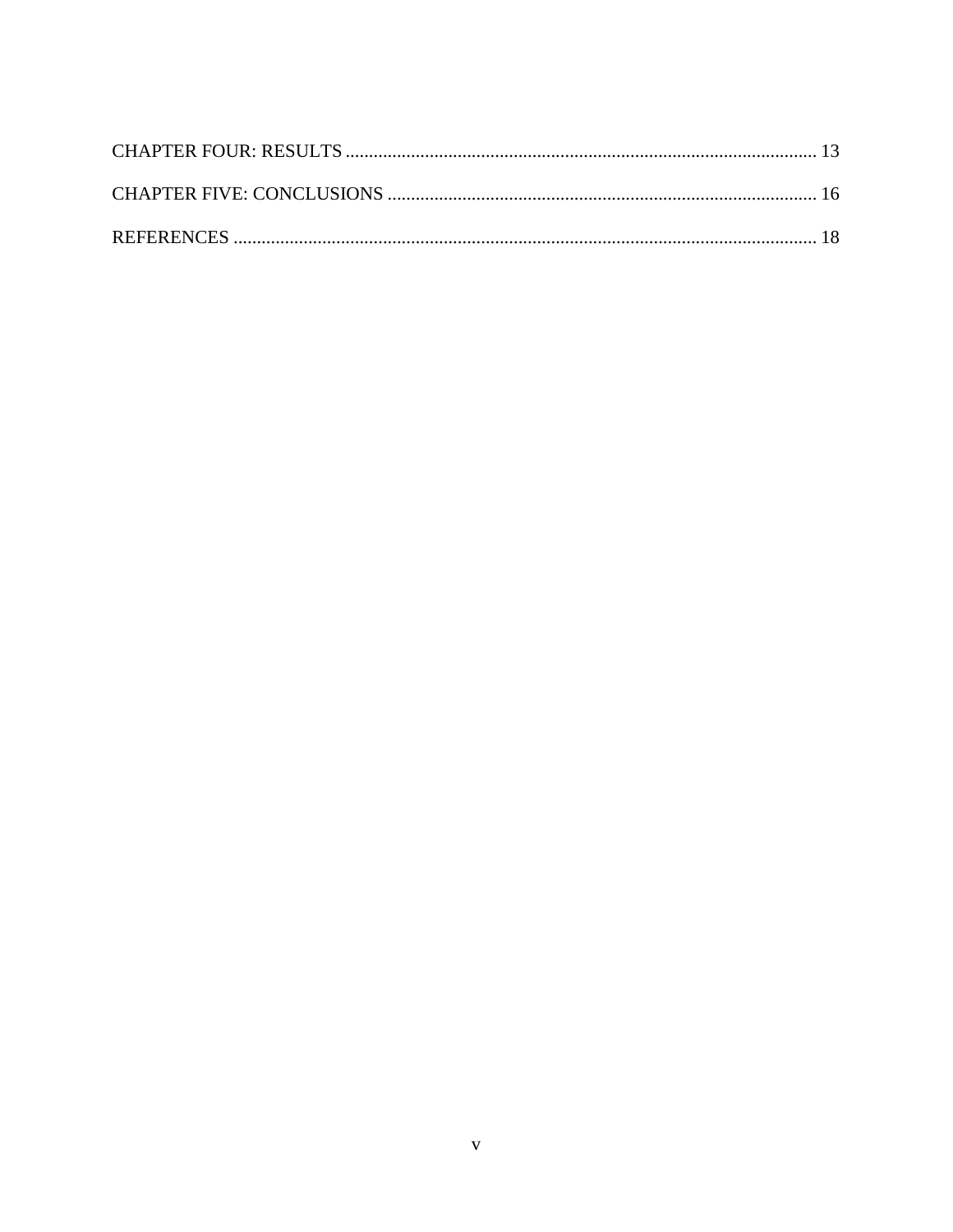# **LIST OF TABLES**

| Table 2. Results from Estimating Zero Inefficiency Stochastic Frontier Model  13 |  |
|----------------------------------------------------------------------------------|--|
|                                                                                  |  |
|                                                                                  |  |
|                                                                                  |  |
|                                                                                  |  |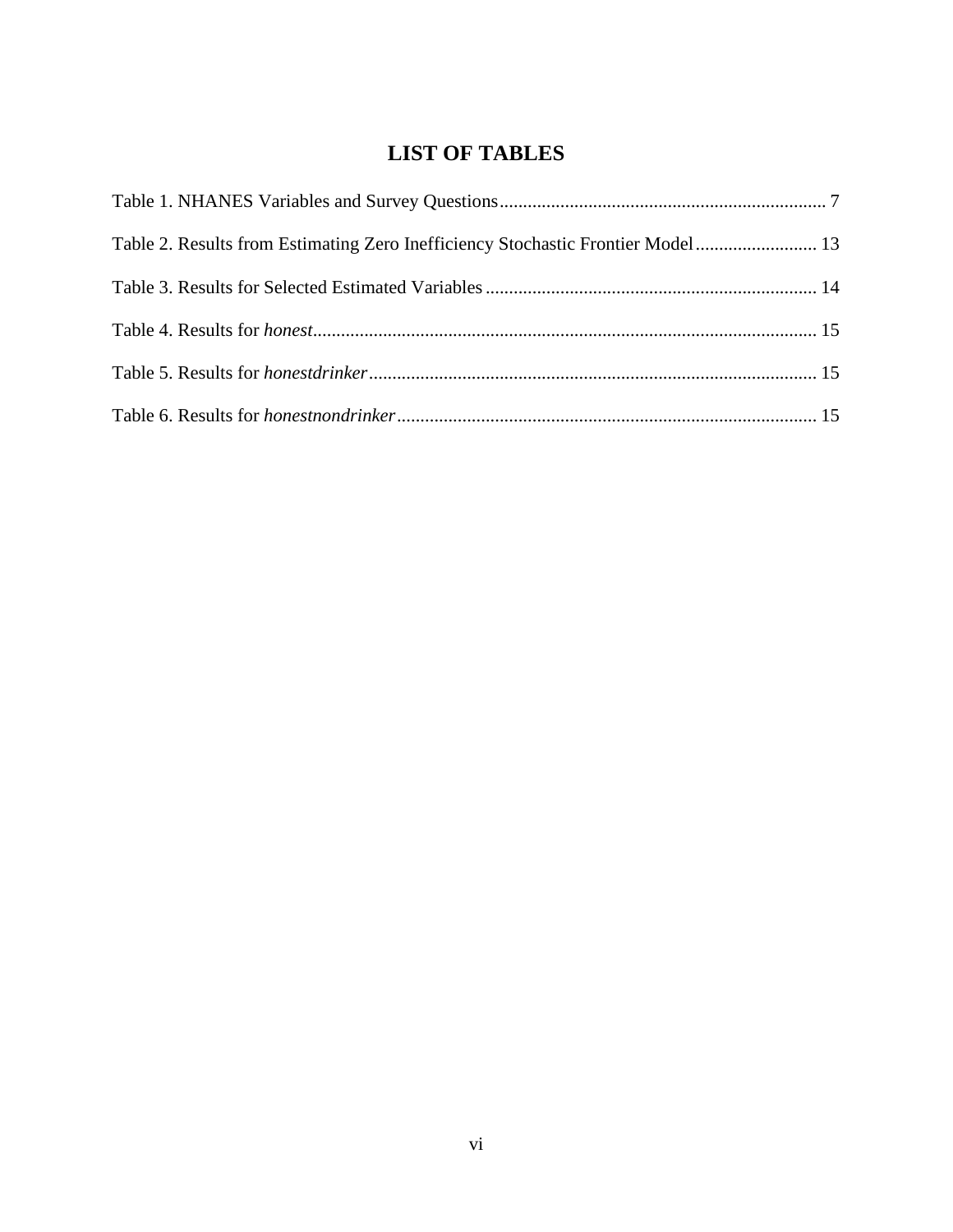# **CHAPTER ONE: INTRODUCTION**

<span id="page-7-0"></span>The National Health and Nutrition Examination Survey (NHANES) is a widely cited study conducted by the Centers for Disease Control and Prevention (CDC). The information obtained from the study is used nationwide for tasks ranging from extensive medical studies to developing policy. The nature of NHANES is incredibly advantageous to researchers because it contains both self-reported and medical examination data. However, the literature suggests that NHANES questionnaire data likely contains inaccurate self-reported information. This has negative consequences for all applications of this valuable dataset. Alcohol consumption, for example, is likely underreported as a result of both the self-reported nature of NHANES and the social stigma attached to excessive alcohol consumption, such as binge drinking. Alcohol-related policy based on underreported data will likely be sub-optimal or ineffective due to a misunderstanding of the severity of alcohol consumption. Research on alcohol consumption that utilizes NHANES will suffer from the same problems, with results being inaccurate as a result of the data being a poor representation of the true level of alcohol consumption. This paper serves to demonstrate that stochastic frontier analysis can be used to partially correct for the inaccuracies of self-reported data. In order to do so, this paper utilizes zero inefficiency stochastic frontier analysis to estimate an adjusted level of alcohol consumption in the United States.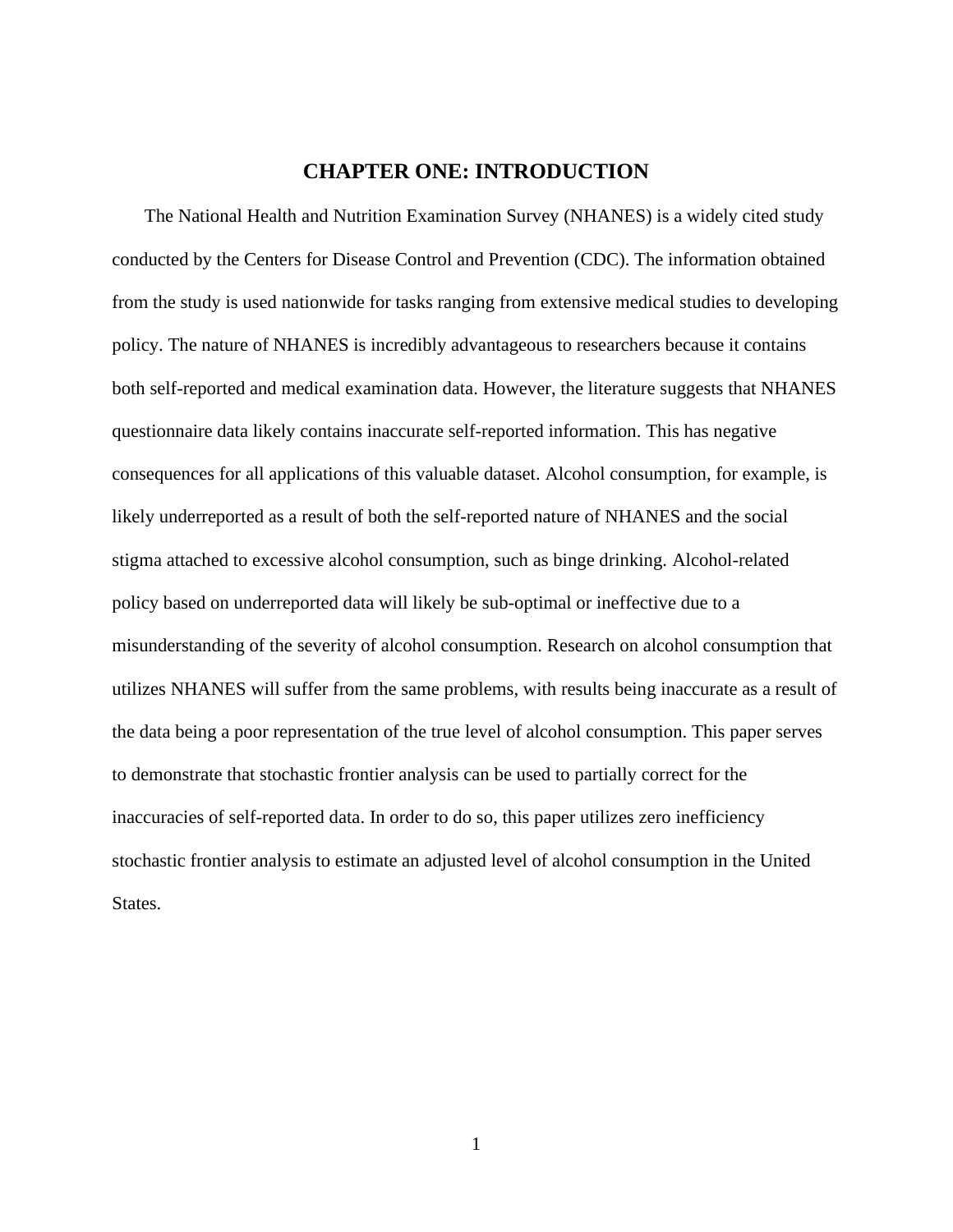# **CHAPTER TWO: LITERATURE REVIEW**

#### Alcohol Consumption Trends, Definitions, and Consequences

<span id="page-8-1"></span><span id="page-8-0"></span>The level of alcohol consumption among adults in the United States has been slowly increasing in recent years. According to a meta-analysis of six national surveys from 2000 to 2016 conducted by Grucza et al. (2018), past-year alcohol consumption was estimated to be increasing 0.3% per year. This increase was statistically significant for women but not men, with Blacks having the largest increase among racial groups, and the 50 years old and older age group having the largest increase among age brackets (Grucza et al., 2018).

Heavy episodic drinking, more commonly known as binge drinking, has faced even larger increases than alcohol consumption as a whole. According to the same meta-analysis, there has been an annual increase of approximately 0.70% (Grucza et al., 2018). The trends are nearly identical to overall alcohol consumption trends for the groups affected. Once again, the increase has been highest for women, Blacks and Hispanics, and 50 years old and older (Grucza et al., 2018). There was also increased prevalence among those age 30 to 49 years old and those with postsecondary education (Grucza et al., 2018).

Binge drinking is commonly defined as the consumption of five or more drinks in a row for men and four or more drinks in a row for women (Wechsler & Austin, 1998). The gender distinction between five and four drinks was popularized by Harvard School of Public Health College Alcohol Study as a result of recognizing physiological differences that cause women to absorb alcohol more rapidly than men (Wechsler & Austin, 1998). More specifically, binge drinking is defined by the National Institute for Alcohol Abuse and Alcoholism (NIAAA) as a session of drinking alcohol that brings the blood alcohol concentration to 0.08-gram percent or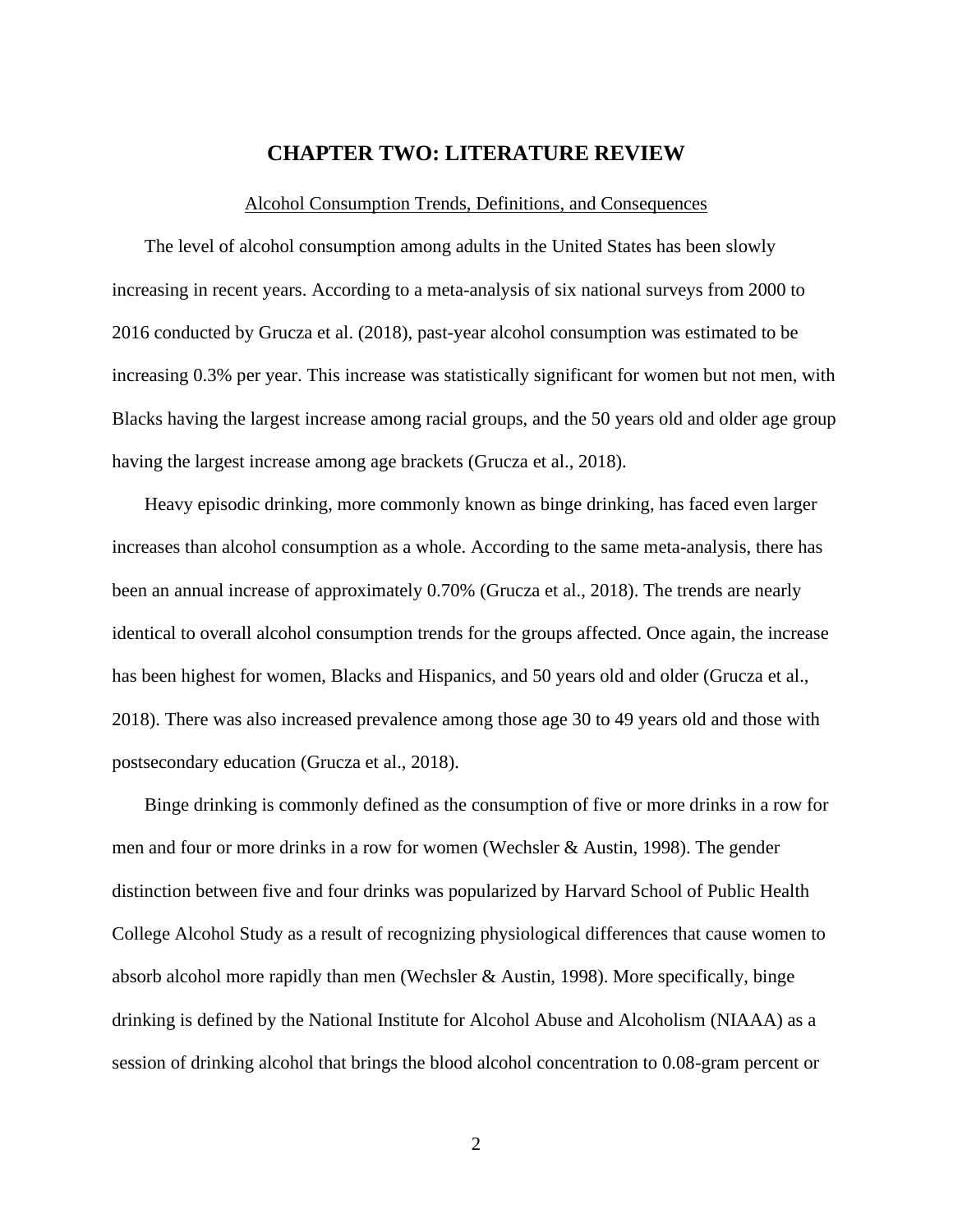above (NIAAA, 2004). However, the four/five measurement is typically an adequate estimation of this standard (NIAAA, 2004).

These recent increases are incredibly concerning, as excessive alcohol intake is responsible for a large number of deaths and medical repercussions each year. For example, from 2006 to 2010, excessive alcohol consumption in the United States was responsible for an average 88,000 deaths annually (Stahre et al., 2014). In 2010, excessive alcohol consumption resulted in \$249 billion in costs, while binge drinking specifically accounted for approximately \$191.1 billion (Sacks et al., 2015). Excessive alcohol use is also linked to numerous negative medical consequences. More specifically, alcohol use is associated with health conditions such as HIV, pneumonia, epilepsy, heart disease (Rehm, 2011), liver diseases such as alcoholic liver cirrhosis (Rehm, 2010), and numerous other serious medical conditions. Alcohol consumption can lead to cancers of the liver, breast, esophagus, larynx, etc. (Rehm, 2011). There is, of course, an increase in alcohol use disorders and binging as a result of higher rates of alcohol consumption (Rehm, 2011). Frequent alcohol users are more likely to have poor mental health, such as depression (Collins, 2016). Binge drinking and excessive alcohol use can also lead to increases in risky behaviors such as unprotected sexual encounters (George et al., 2009), injuries, violence, and even fatalities.

## Correlates of Alcohol Consumption and Binge Drinking

<span id="page-9-0"></span>Numerous demographic, societal, and economic factors can increase the risk of excessive alcohol consumption and binge drinking. The following are commonly accepted correlates with increased levels of alcohol consumption.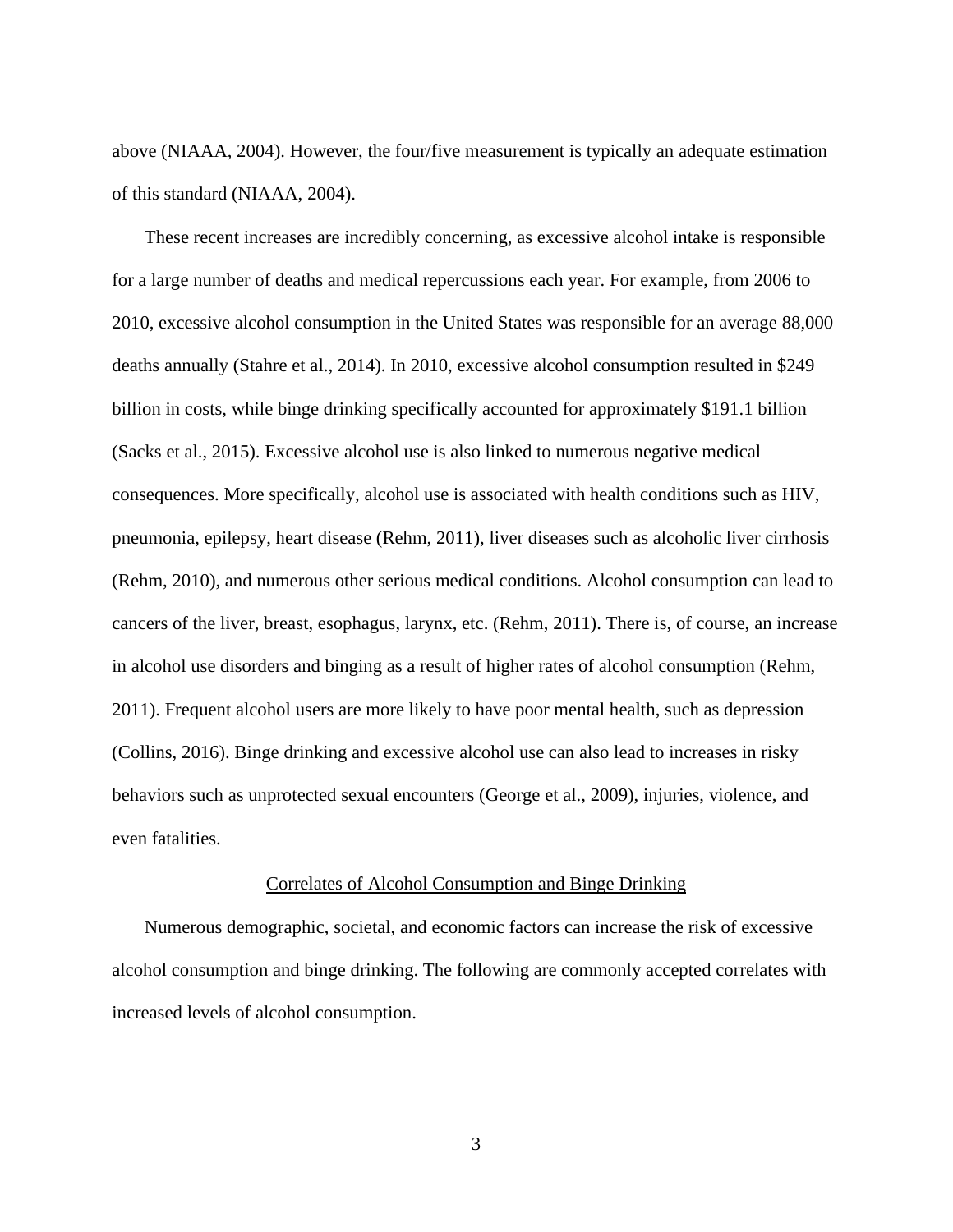#### <span id="page-10-0"></span>**Race and Ethnicity**

Typically, Whites are more likely to drink than Blacks. This is true at most stages of life. For example, white college students are more likely to engage in binge drinking than black college students (Wade & Peralta, 2017). Despite this trend, older Blacks that do drink are more likely to be in a high-risk drinking group than Whites (Sacco et al., 2009). Overall, evidence suggests that being white increases the prevalence of alcohol consumption (Moore et al., 2005).

#### <span id="page-10-1"></span>**Age**

Older individuals tend to drink more often, although younger people tend to drink more at one time (Roche et al., 2015b). As a result of this, despite the fact that older people have a tendency to drink daily or weekly, it is youth that are at risk for alcohol-related accidents and injuries associated with binge drinking (Roche et al., 2015a). However, binge drinking among older adults has been increasing in recent years which may alter these risk statistics. Overall, when referring to binge drinking and high levels of alcohol consumption, there is higher prevalence among those in early adulthood compared to those later in life, as levels of alcohol consumption decline with age (Kuntsche et al., 2017; Moore et al., 2005).

#### <span id="page-10-2"></span>**Gender**

Typically, women drink less alcohol than men, thus binge drinking prevalence is higher among men than women (CDC, 2012). This difference between genders has been decreasing over time as a result of an increase in alcohol consumption among women, but currently, women continue to binge drink less than men (Kuntsche et al., 2017).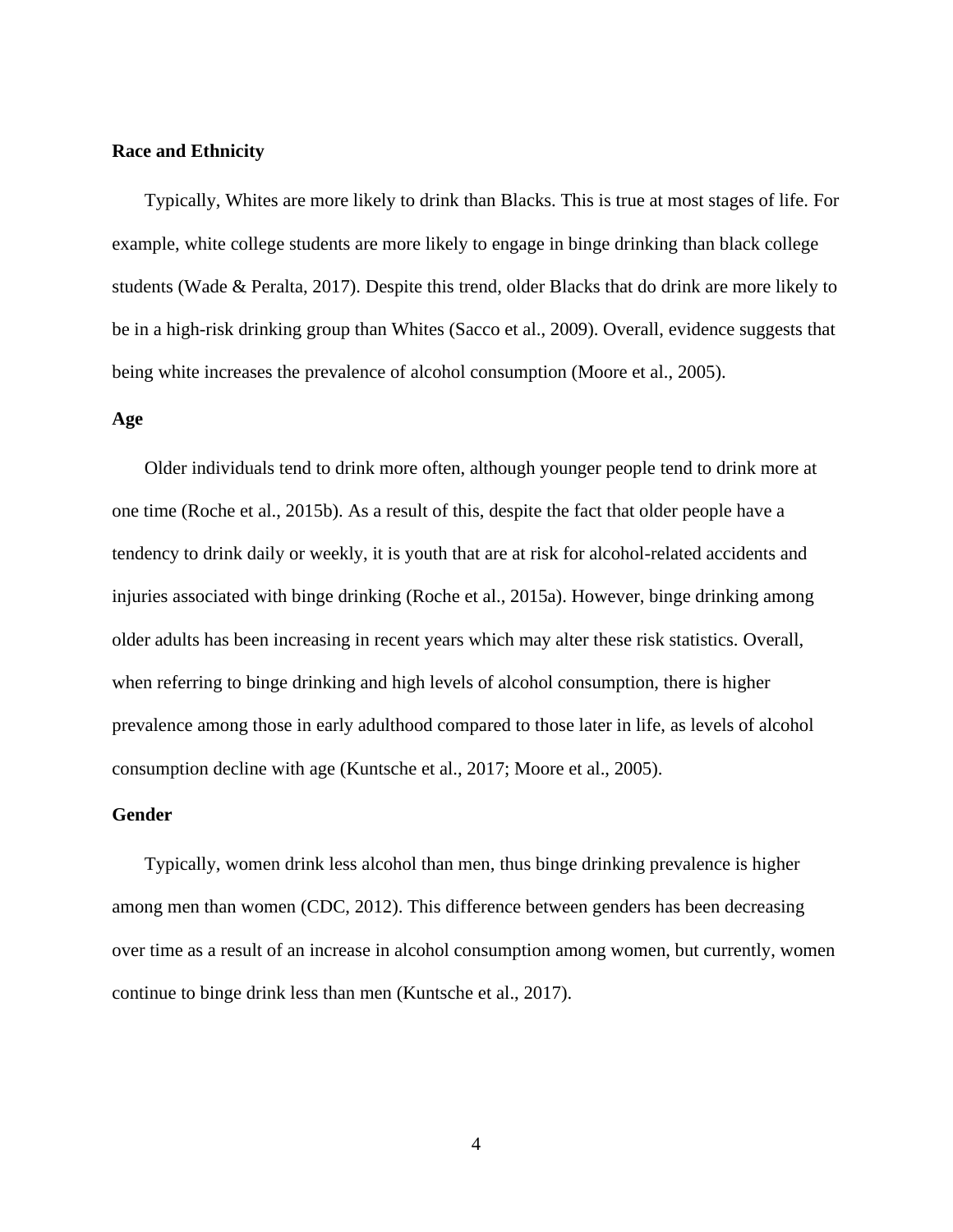# <span id="page-11-0"></span>**Education**

Higher levels of education are associated with higher prevalence of binge drinking. However, among those who do binge drink, those with lower education tend to drink at the highest quantity and frequency (CDC, 2012; Kanny et al. 2018). This relationship may vary depending on age, with young adults with higher education participating in more binge drinking episodes, while middle-aged adults with higher education participate in fewer heavy drinking episodes (Lui et al., 2018).

# <span id="page-11-1"></span>**Employment**

Results on the effect of employment, or more specifically unemployment, are inconclusive (Backhans et al., 2012; Bryden et al., 2013). While some papers state that employed individuals drink more than those who are unemployed (Roche et al., 2015b), others indicate that the relationship is the opposite (Bolton & Rodriguez, 2009).

## <span id="page-11-2"></span>**Income**

Prevalence of binge drinking increases with household income. Similar to education levels, those with low income have the lowest levels of binge drinking, but of those who do binge drink, those with low incomes drink at higher quantities and frequencies (CDC, 2012; Kanny et al. 2018).

#### <span id="page-11-3"></span>**Marital Status**

Individuals who have never been married or are divorced are more likely to consume excessive amounts of alcohol (Roche et al., 2015b).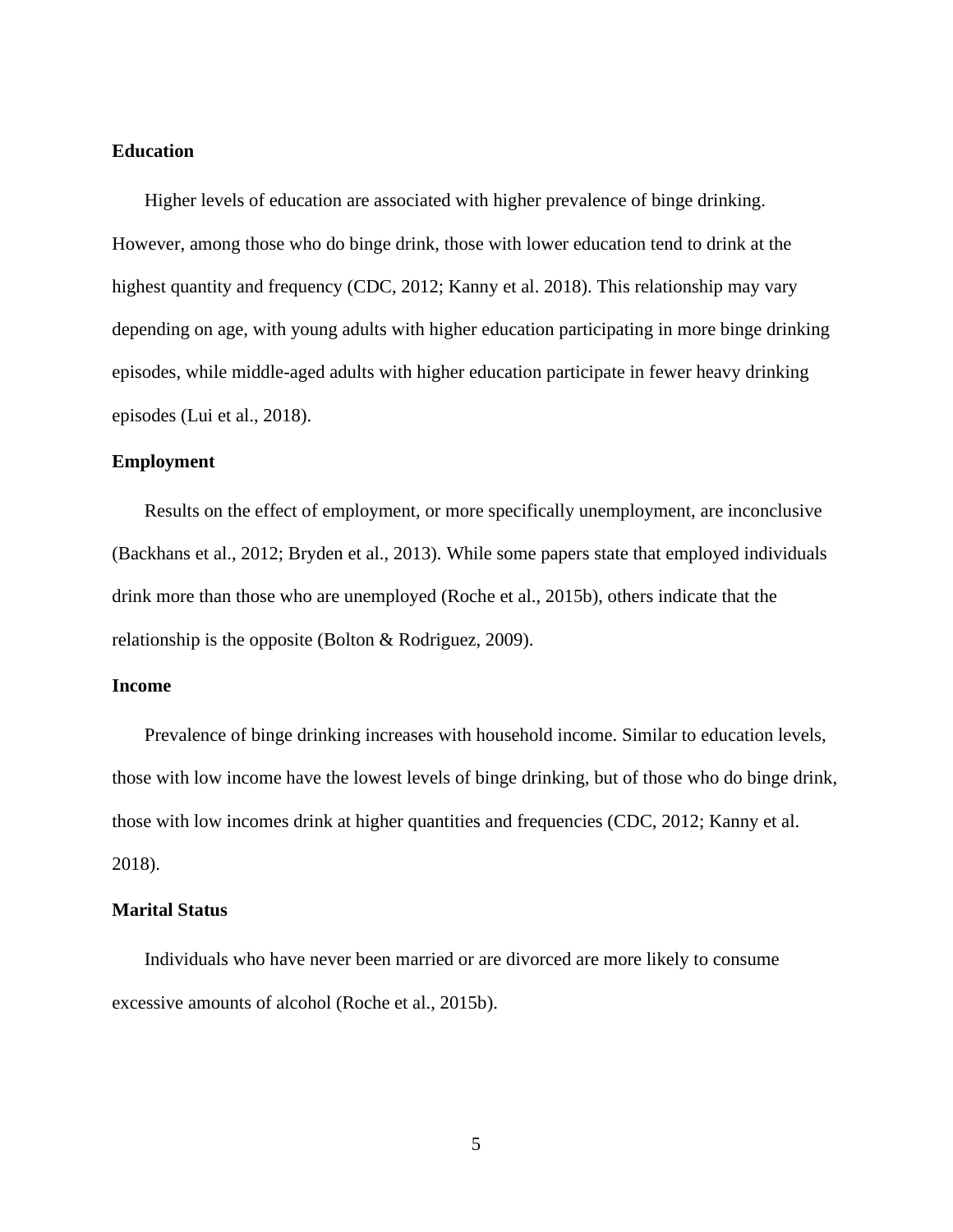# **CHAPTER THREE: RESEARCH DESIGN**

#### Data

<span id="page-12-1"></span><span id="page-12-0"></span>All data used in the following model have been collected from the 2015-2016 National Health and Nutrition Examination Survey (NHANES).

## <span id="page-12-2"></span>**Overview of NHANES**

NHANES is a program of studies collected by the National Center for Health Statistics, which is part of the Centers for Disease Control and Prevention. It is composed of two sections: the interview portion and the examination component. The interview section asks participants about their demographic, socioeconomic, dietary, and health status. The examination component includes medical and physiological measurements and laboratory tests. The sample is created to represent the U.S. population at all ages, and over-samples people 60 years of age and older, Blacks, and Hispanics. Everyone included is required to visit a physician for an examination, with tests becoming more extensive for older participants. The survey is designed to be simple and accessible, with the survey being conducted at the respondent's home, transportation provided to the medical examination if required, and compensation given for participation.<sup>1</sup>

# <span id="page-12-3"></span>**Overview of Variables**

The dependent variable of our model will be alcohol consumption, defined as the number of days the respondent had (4/5) or more drinks of any alcoholic beverage during the last 12 months. The model will include the following independent variables: race, age, gender, education, employment, income, and marital status. These are all known correlates with alcohol consumption, as supported above in the literature review. For the sake of completeness,

<sup>&</sup>lt;sup>1</sup> All information regarding NHANES has been referenced from cdc.gov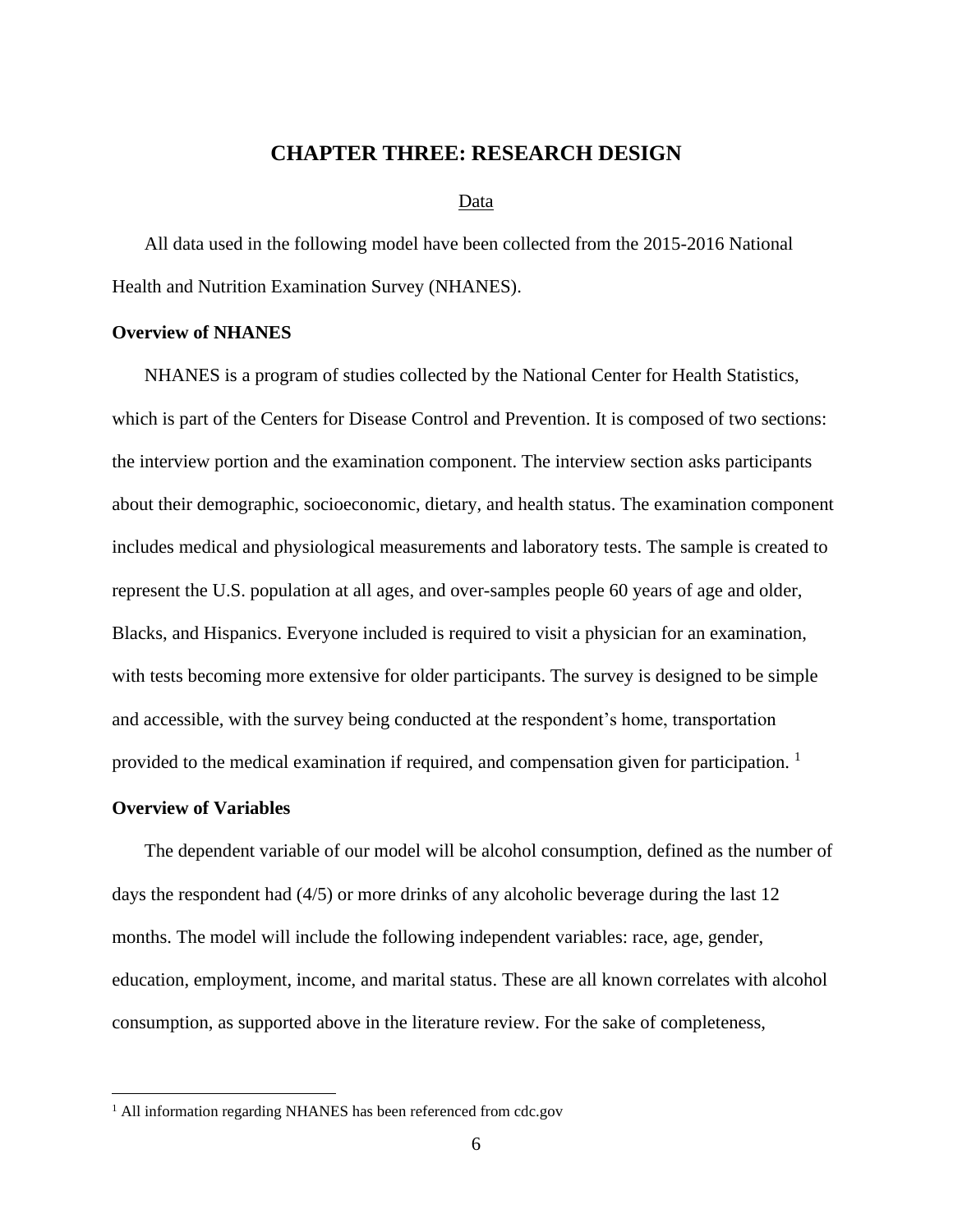employment status will be included in the estimated regression model despite the lack of consensus as to its true relation to alcohol consumption. Additionally, age will be restricted to observations that are 21 years old or older. The variables MARRIED and EMPLOYED are derived from the NHANES variable as defined below but will be converted into binary variables that are married or not and employed or not, respectively. Table 1 contains a description of these variables.

| <b>Variable Name</b> | <b>NHANES Variable Name</b> | <b>Questionnaire Survey Question/Variable</b><br><b>Description</b>                                               |
|----------------------|-----------------------------|-------------------------------------------------------------------------------------------------------------------|
| <b>RACE</b>          | ridreth1                    | Reported race and Hispanic origin                                                                                 |
| AGE                  | ridageyr                    | Age in years at screening                                                                                         |
| <b>GENDER</b>        | riagendr                    | Gender of the participant                                                                                         |
| <b>EDUCATION</b>     | dmdeduc2                    | "What is the highest grade or level of school"<br>you have completed or the highest degree you<br>have received?" |
| <b>EMPLOYED</b>      | $\alpha$ d $150$            | "Which of the following [type of work] were<br>you doing last week?" <sup>2</sup>                                 |
| <b>INCOME</b>        | indhhin2                    | Total annual household income                                                                                     |
| <b>MARRIED</b>       | dmdmartl                    | Marital status                                                                                                    |
| <b>HED</b>           | alq141q                     | "In the past 12 months, on how many days did<br>you have $(4/5)$ or more drinks of any alcoholic<br>beverage?"3   |

<span id="page-13-1"></span>**Table 1. NHANES Variables and Survey Questions**

#### <span id="page-13-0"></span>**Flaws of Self-Reported Data**

Self-reported data is subject to self-report bias and misreporting. This kind of bias can result from fear of social pressures, recall errors, or the sampling approach. In the case of alcohol consumption, there is likely to be underreporting as a result of a social desirability bias, the tendency to report socially desirable behaviors and not to report socially undesirable ones (Althubiati, 2016; Chung & Monroe, 2003). NHANES is not immune to this bias. As shown

<sup>&</sup>lt;sup>2</sup> While this is the chosen estimator for employment status in NHANES, last week's employment may not be a good measure of the likelihood of being employed during the year. It may also not be a good measure of employment's relationship with alcohol consumption as defined by the HED variable, given that HED is recorded over a year and EMPLOYED is recorded over a week.

<sup>&</sup>lt;sup>3</sup> Binge drinking is typically defined over an interval of two weeks to one month, not 12 months.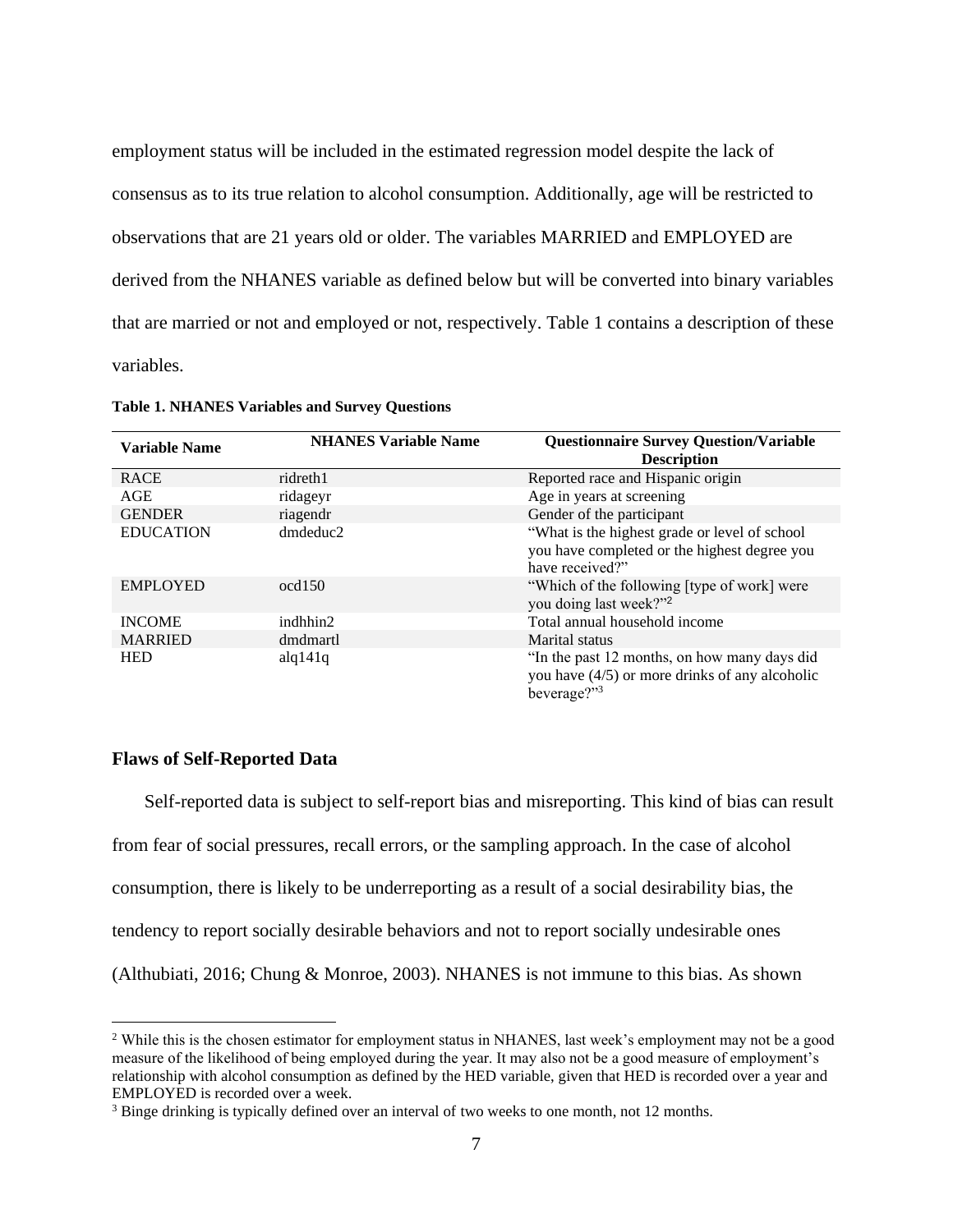above, in order to collect data on alcohol use, a surveyor asks participants "In the past 12 months, on how many days did you have (4/5) or more drinks of any alcoholic beverage?" In order to obtain correct responses, participants must tell the truth. However, it is likely that multiple participants do not tell the truth when self-reporting and thus the overall level of alcohol consumption in NHANES is underreported. Underreporting of self-reported data can also be the result of participants misunderstanding survey questions, recall bias, or other various biases (Althubiati, 2016).

#### Methodology

#### <span id="page-14-1"></span><span id="page-14-0"></span>**Stochastic Frontier Analysis – Production Case**

Stochastic Frontier Analysis (SFA) is an econometric method developed by Dennis Aigner, C.A. Knox Lovell, and Peter Schmidt (1977). The basis of SFA is the simple production function, a standard in economics that determines the maximum obtainable output given fixed inputs. The SFA model allows for the estimation of an unobserved frontier outcome (also called a latent outcome). This model allows for both the production case (where the observed outcome is less than the frontier outcome) and the cost case (where the observed outcome is greater than the frontier outcome).

The existence of probable underreporting of alcohol consumption in the NHANES data (where the observed self-reported outcome can be less than the true, unobserved frontier outcome) calls for the stochastic frontier production case. An SFA model differs from a typical regression in the nature of its error term. The regression error term  $\varepsilon_i$  is broken into two parts:  $u_i$ and  $v_i$ , a non-negative error term and a two-sided, symmetric error term, respectively. The disturbance term  $u_i$  accounts for the fact that a firm's output is either on or below its frontier as a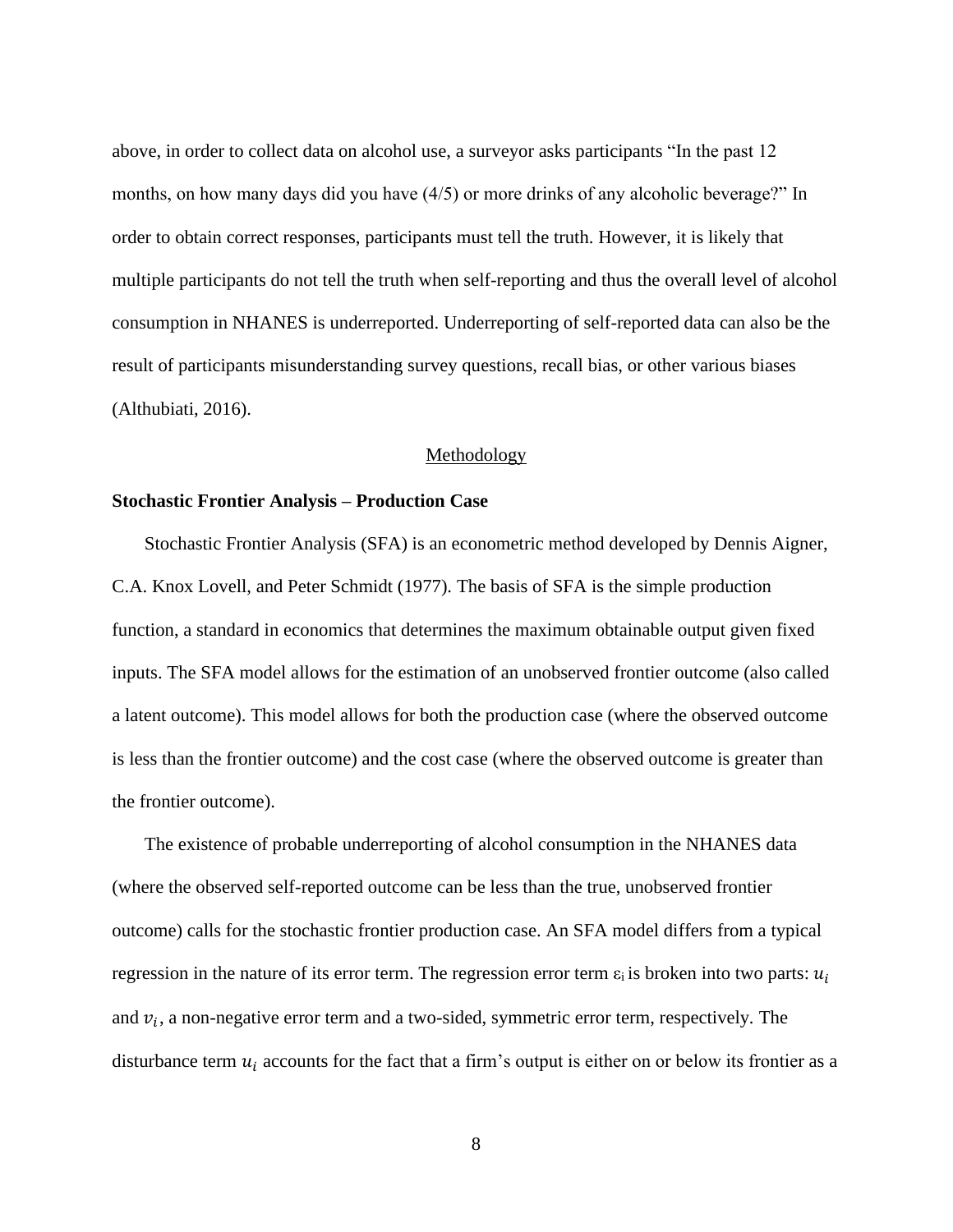result of technical inefficiency (in the production case), while  $v_i$  is a random noise term. The stochastic frontier model for the production case can be written as

$$
y_i = x_i'\boldsymbol{\beta} + v_i - u_i, \text{ for } i = 1, \dots, n,
$$
 (1)

where  $y_i$  is a scalar output,  $x_i$  is a k x 1 vector of covariates,  $\beta$  is a k x 1 vector of parameters,  $v_i \sim i$ . *i*. *d*  $N(0, \sigma_v^2)$ , and  $u_i \sim i$ . *i. d*  $N^+(0, \sigma_u^2)$ , which is a half-normal distribution, a normal mean-zero distribution truncated from below at zero.

In equation (1),  $y_i$  is the observed outcome and  $\mathbf{x}_i' \mathbf{\beta} + v_i$  is the frontier or latent value. Adding  $u_i$  to  $y_i$  gives the unobserved latent value. This fact is the backbone of stochastic frontier analysis. Once these latent values have been estimated by estimating  $u_i$ , a large variety of analyses can be performed on the adjusted data.

A rather intuitive economic example would be a firm and its production function, which is determined by the uncontrollable happenstance impacting it, its production technology, and its own efficiency. This firm will either be producing on or below its production possibility frontier. That is, if it is producing below its production frontier, there is some inefficiency causing it to do so. In terms of stochastic frontier analysis, exogenous factors impacting the firm are contained within v. The term  $u_i$  is a measure of the distance between the observed level of output and the higher frontier level of output. In other words,  $u_i$  is essentially a measure of inefficiency, hence, if there is no inefficiency,  $u_i = 0$ . By adding  $u_i$  to  $y_i$ , the observed output, it is possible to estimate the unknown frontier output level of the firm.

## <span id="page-15-0"></span>**Zero Inefficiency Stochastic Frontier Analysis**

For the purposes needed in this paper, the assumption that all firms are inefficient (i.e., all respondents underreport their alcohol consumption) is not adequate. It is possible that some firms will be efficient (i.e., some respondents truthfully report their alcohol consumption), thus  $u_i = 0$ .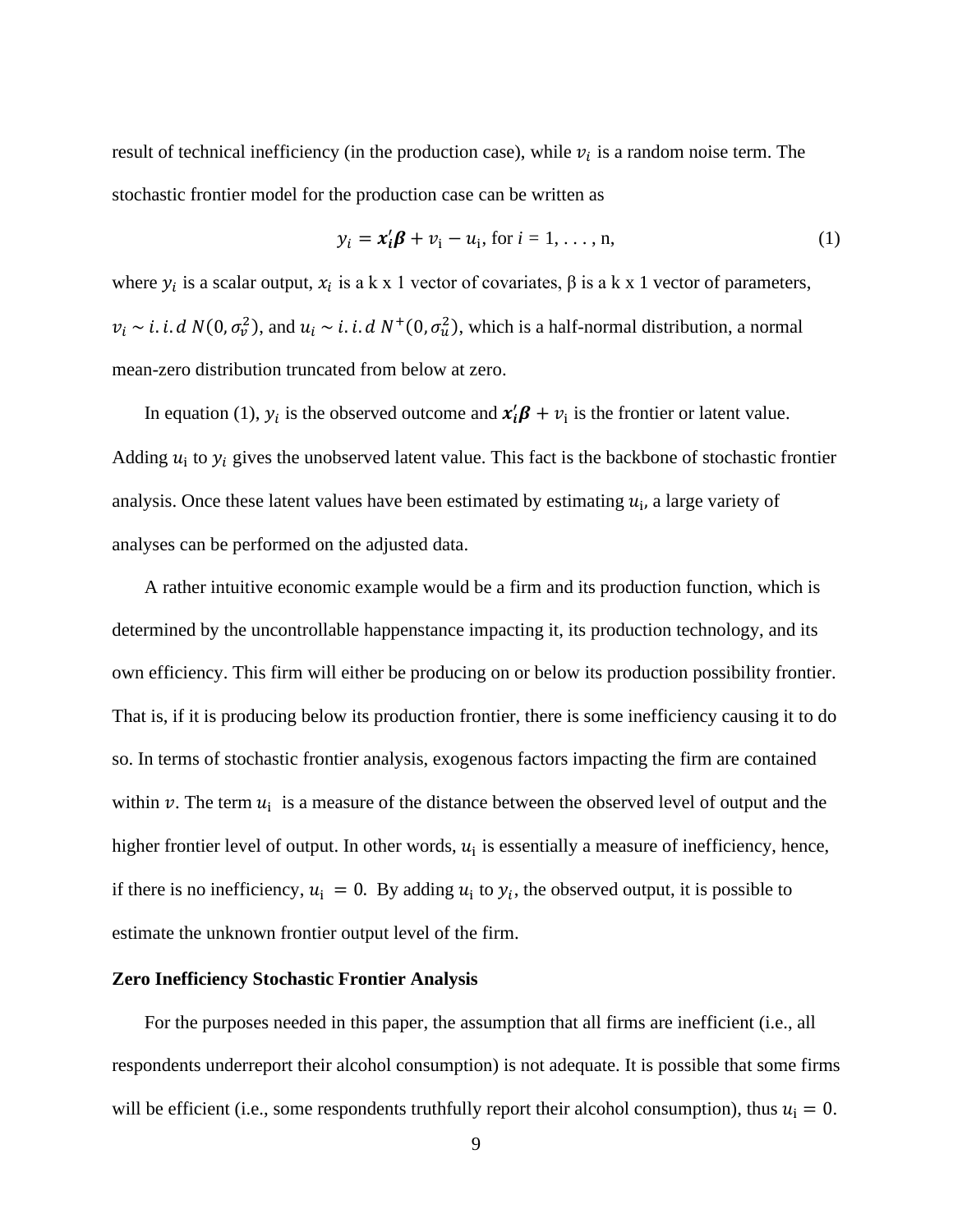In order to model these two behaviors in one sample, it is necessary to utilize the zero inefficiency stochastic frontier model (ZISF) developed by Kumbhakar, Parmeter and Tsionas (2013). This allows for some firms (or observations) to be inefficient (some respondents underreport) and for others to be fully efficient (other respondents truthfully report). The derivations and equations that follow are summarized from Kumbhakar et al. (2013).

As previously explained, a standard stochastic frontier production model is written as

$$
y_i = x_i'\boldsymbol{\beta} + v_i - u_i, \text{ for } i = 1, \ldots, n,
$$

where  $v_i \sim i$ . *i. d*  $N(0, \sigma_v^2)$  and  $u_i \sim i$ . *i. d*  $N^+(0, \sigma_u^2)$ , which is a half-normal distribution. Unlike the original model, assume that some observations are fully efficient, so  $u_i = 0$ . It is not possible to know which observations are efficient and which are not, thus it is necessary to develop a new model to determine this. From this need, the ZISF model can be written as

$$
y_i = x'_i \beta + v_i \text{ with probability } p \text{ and}
$$
  
\n
$$
y_i = x'_i \beta + v_i - u_i \text{ with probability } (1 - p),
$$
\n(2)

where *p* is the probability of an observation being fully efficient ( $u_i = 0$ ) and (1 – *p*) being the probability of an observation being inefficient ( $u_i > 0$ ).

The density function of the convoluted error term is

$$
f(\varepsilon_i) = p \left[ \frac{1}{\sigma_v} \phi \left( \frac{\varepsilon}{\sigma_v} \right) \right] + (1 - p) \left[ \frac{2}{\sigma} \phi \left( \frac{\varepsilon}{\sigma} \right) \Phi \left( \frac{\varepsilon \lambda}{\sigma} \right) \right],\tag{3}
$$

where  $\sigma = \sqrt{\sigma_u^2 + \sigma_v^2}$ ,  $\lambda = \frac{\sigma_u}{\sigma_u^2}$  $\frac{\partial u}{\partial v}$ , and  $\phi(\cdot)$  and  $\Phi(\cdot)$  are the probability density function and the cumulative density function of a standard normal random variable, respectively.

Using the density function of the error term as shown in equation (3) one forms the log likelihood function by the usual method. After obtaining the log likelihood function, parameters β,  $\sigma_u^2$ ,  $\sigma_v^2$ ,  $\sigma$ , and  $\lambda$  can be estimated.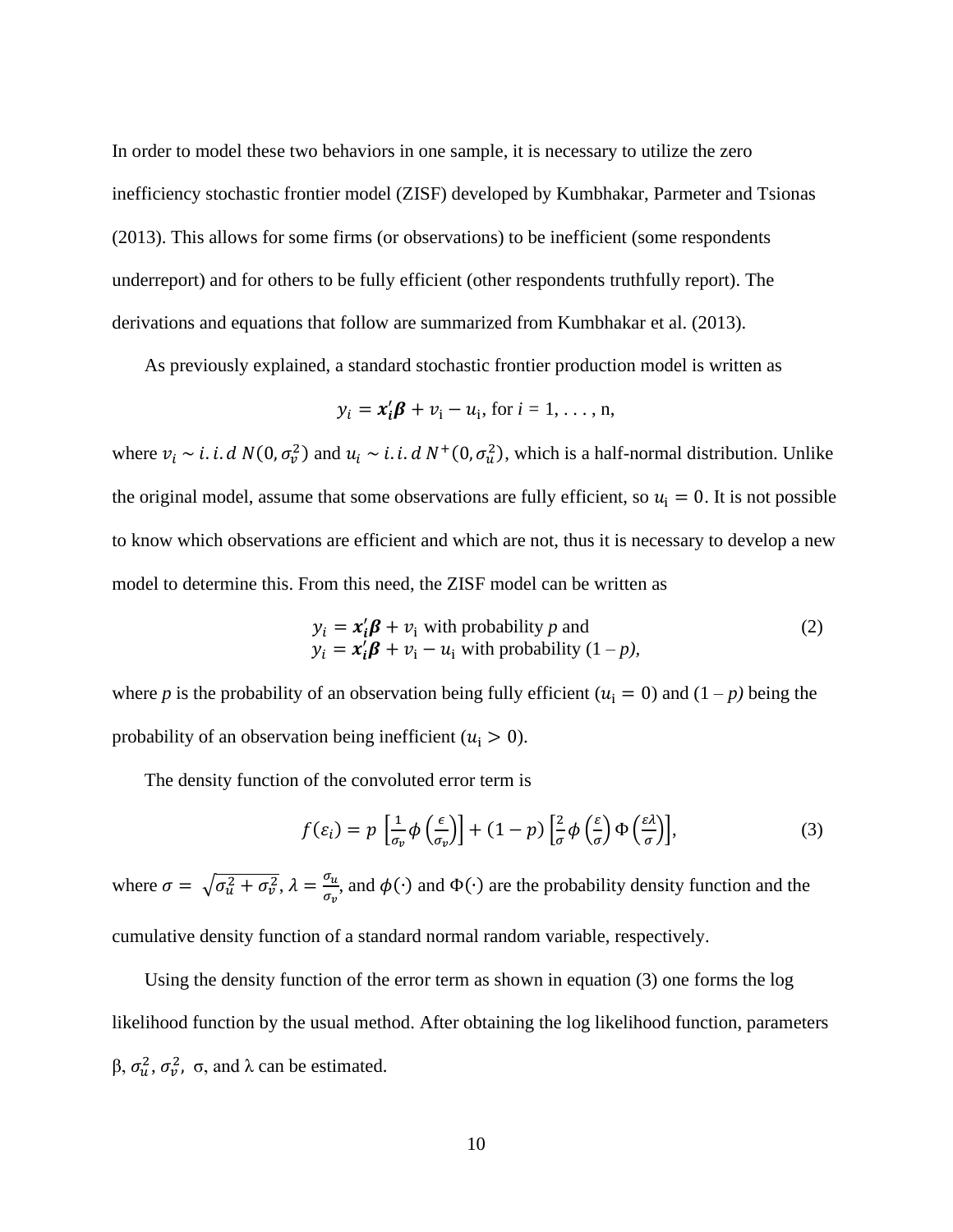Thus, with the necessary parameters estimated, the next goal is to estimate observationspecific inefficiency. The estimation of observation-specific inefficiency in ZISF utilizes a conditional mean function by Jondrow, Lovell, Materov, and Schmidt (JLMS) (1982). The modified JLMS estimator of  $u_i$  allows for  $p$  accounting for full efficiency. The modified version of the JLMS estimator for ZISF is given as,

$$
E[u|\varepsilon] = (1-p)\frac{\sigma_u^2}{\sigma_u^2 + \sigma_v^2} \left[\sigma_0 \frac{\phi(\frac{\varepsilon}{\sigma_0})}{\Phi(\frac{-\varepsilon}{\sigma_0})} - \varepsilon\right].
$$
 (4)

When  $p = 0$ , (4) becomes the JLMS estimator of inefficiency. Next calculate the posterior estimate of the probability of an observation being fully efficient,

$$
\widetilde{p}_t = \frac{\left(\frac{\widehat{p}}{\widehat{\sigma}_{\widehat{\nu}}}\right) \phi\left(\frac{\widehat{\varepsilon}_i}{\widehat{\sigma}_{\widehat{\nu}}}\right)}{\left[\frac{\widehat{p}}{\sigma_{\widehat{\nu}}} \phi\left(\frac{\widehat{\varepsilon}_i}{\widehat{\sigma}_{\widehat{\nu}}}\right)\right] + (1-\widehat{p})\left[\frac{2}{\widehat{\sigma}} \phi\left(\frac{\widehat{\varepsilon}_i}{\widehat{\sigma}}\right) \Phi\left(\frac{-\widehat{\varepsilon}_i}{\widehat{\sigma}_{\widehat{\nu}}}\right)\right]}.
$$
\n(5)

With  $\widetilde{p}_i$  and  $\widehat{u}_i$  estimated, it is now possible to develop the posterior estimate of each observation's inefficiency, defined by

$$
\widetilde{u}_t = (1 - \widetilde{p}_t)\widehat{u}_t,\tag{6}
$$

where  $\widetilde{p}_t$  is the posterior estimate of the probability of being fully efficient as calculated in equation (5) and  $\hat{u}_i$  is the JLMS estimator of inefficiency as calculated in equation (4), when  $p = 0$ . As explained with the base stochastic frontier model, once  $\tilde{u}_i$  is obtained, the latent outcome can be calculated by adding  $\widetilde{u}_i$  to the observed  $y_i$ .

# <span id="page-17-0"></span>**Applications to Alcohol Consumption**

Unlike many components of NHANES, such as height and weight, the accuracy of selfreported alcohol consumption cannot be compared to medical examination data. Thus, the zeroinefficiency stochastic frontier model can be used to adjust for self-reporting bias, in that there is an underreporting of alcohol consumption by some, not all, respondents in NHANES. This is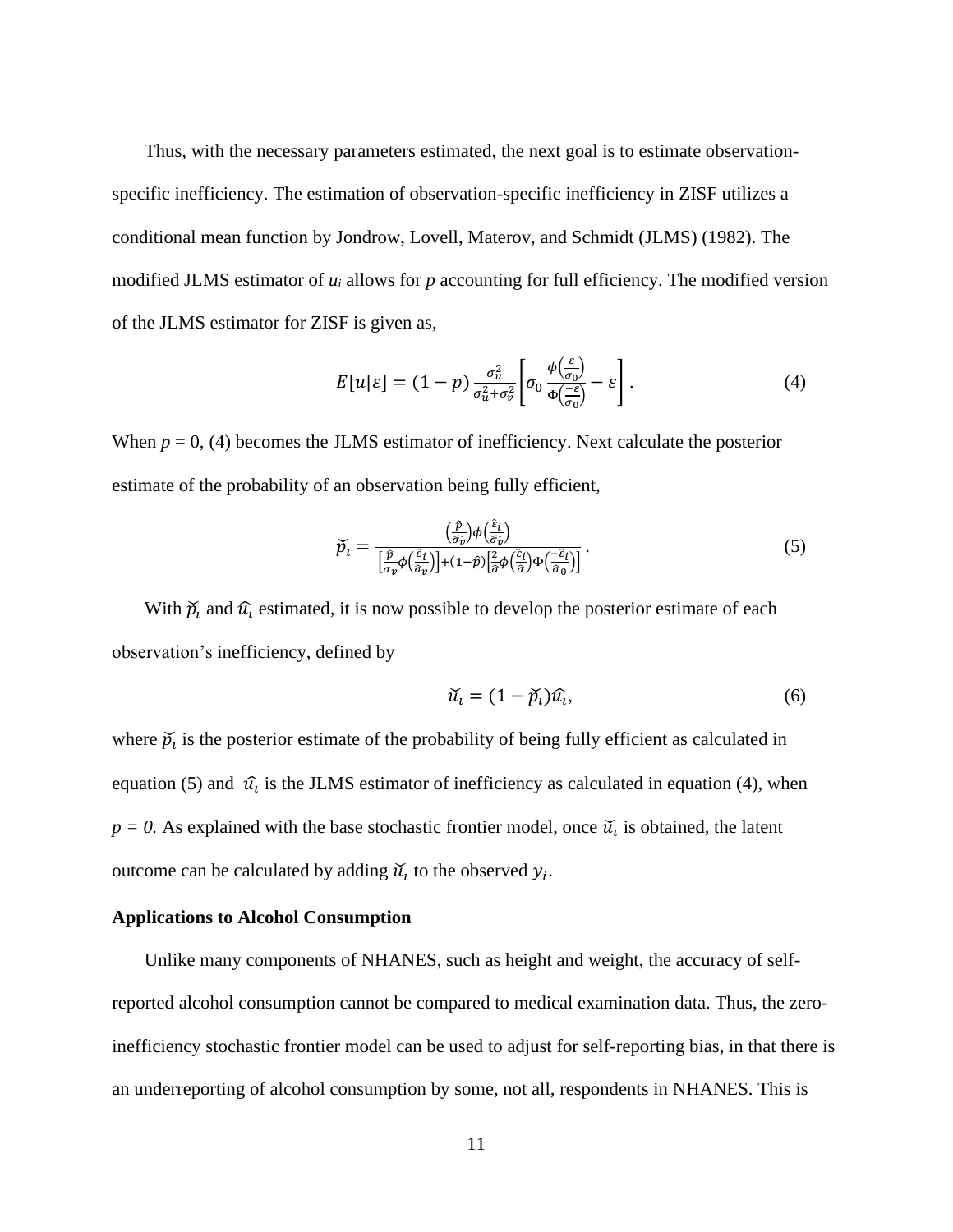analogous to a production case. Instead of working with firms, each observation will be one individual participant in the survey. Individuals have a choice to tell the truth or to lie. Telling the truth is considered "efficiency," whereas lying is considered "inefficiency." The NHANES data involves some individuals who are honest about their alcohol consumption and others who are not. The standard SFA should not be used in this case because not every participant is going to underreport their alcohol consumption (i.e., not every observation is inefficient, which is what the standard SFA assumes.) Thus, the possibility of honesty, or efficiency, must be accounted for. By using zero inefficiency stochastic frontier analysis, it is possible to obtain estimates of  $\mathcal{U}_l$ to partially adjust underreported observed values to be closer to their corresponding latent (truthful) values. When  $\tilde{p}_i = 1$  for a respondent, that person is telling the truth about their alcohol consumption and their "inefficiency" estimate in equation (6) equals zero. Conversely, when a person underreports their alcohol consumption,  $\tilde{p}_i < 1$ , their "inefficiency" estimate in equation (6) is greater than zero. As there is no benchmark on which to test the accuracy of these estimations, all corrections will be a partial adjustment, not an absolute fix. The goal is to minimize the gap between the observed and the unknown latent outcome of alcohol consumption to allow for more accurate use of the NHANES data.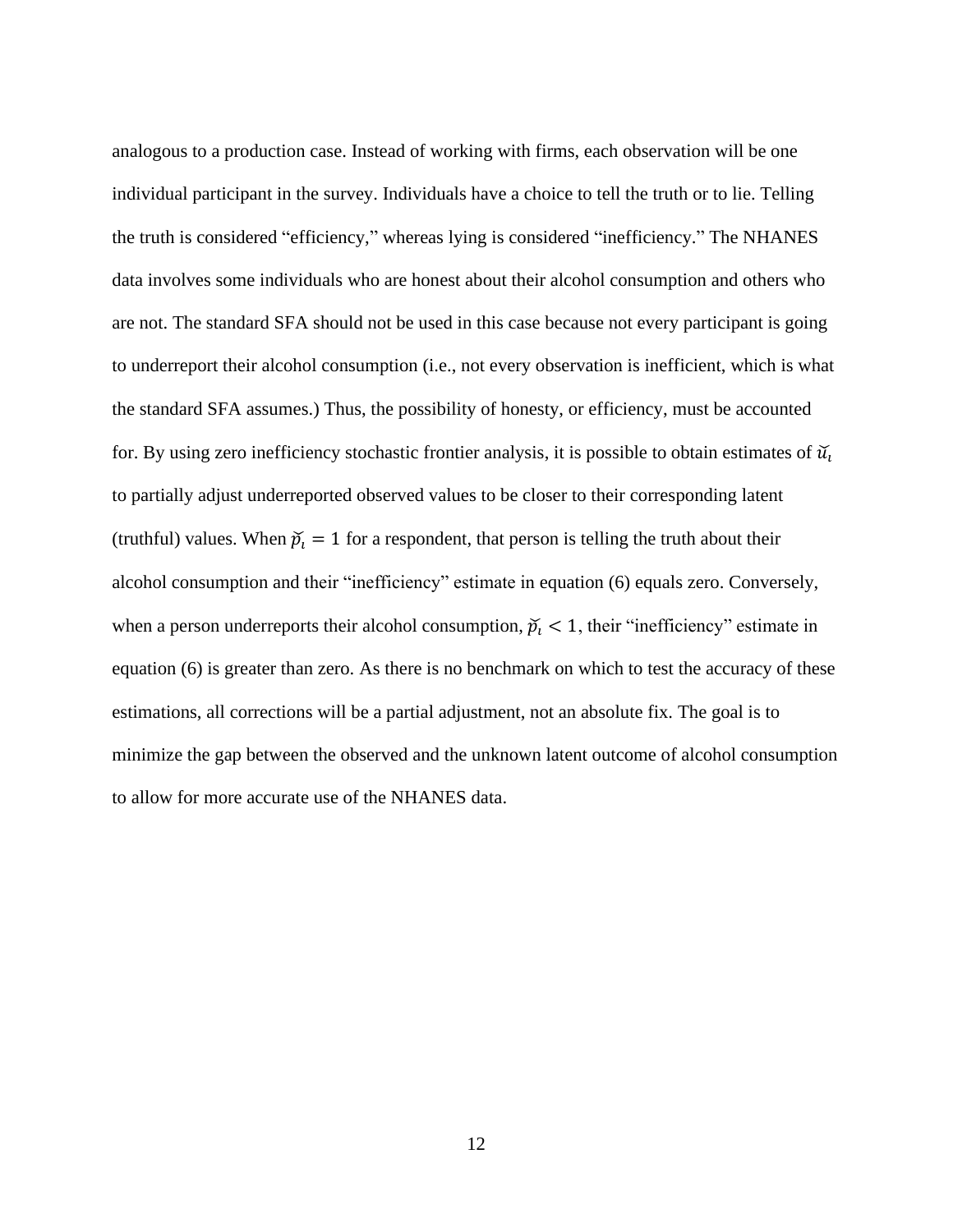# **CHAPTER FOUR: RESULTS**

<span id="page-19-0"></span>In order to find the model most compatible with our sample, we began by using Stata to create all 128 possible combinations of the independent variables that might belong in the best model. Then, these models were ranked by pseudo- $R^2$  and by AIC and BIC scores (i.e., the best model will have one of the highest pseudo- $R^2$  values and the lowest AIC and BIC scores). By these criteria, the best model contains the independent variables AGE, MARRIED, INCOME, and GENDER. Thus, the frontier model we estimated is:

 $HED_i = \beta_0 + \beta_1 AGE_i + \beta_2 MARRIED_i + \beta_3 INCOME_i + \beta_4 GENDER_i + v_i - u_i$ 

where the variables are as defined in Table 1 and the subscript *i* denotes an individual observation. The estimation results are in Table 2 below. The dependent variable, HED, is how many days the respondent had (4/5) or more drinks of any alcoholic beverage in the last 12 months. Overall, the model seemed reasonable as the signs on the coefficients are consistent with the literature: older age is associated with less binge drinking, being married decreases binge drinking, higher income leads to more binge drinking (although this variable is not significant at even the 0.10 level), and being female leads to less binge drinking**.** 

<span id="page-19-1"></span>**Table 2. Results from Estimating Zero Inefficiency Stochastic Frontier Model**

| <b>Variable</b> | <b>Estimates</b>               |
|-----------------|--------------------------------|
| AGE             | $-0.027*$                      |
|                 | (0.0155)                       |
| <b>MARRIED</b>  | $-1.246**$                     |
|                 | (0.543)                        |
| <b>INCOME</b>   | 0.012                          |
|                 | (0.060)                        |
| <b>GENDER</b>   | $-2.203***$                    |
|                 | (0.510)                        |
| Cons            | 7.262***                       |
|                 | (2.165)                        |
|                 | Standard errors in parentheses |

\*\*\*p<0.01, \*\* p<0.05, \*p<0.1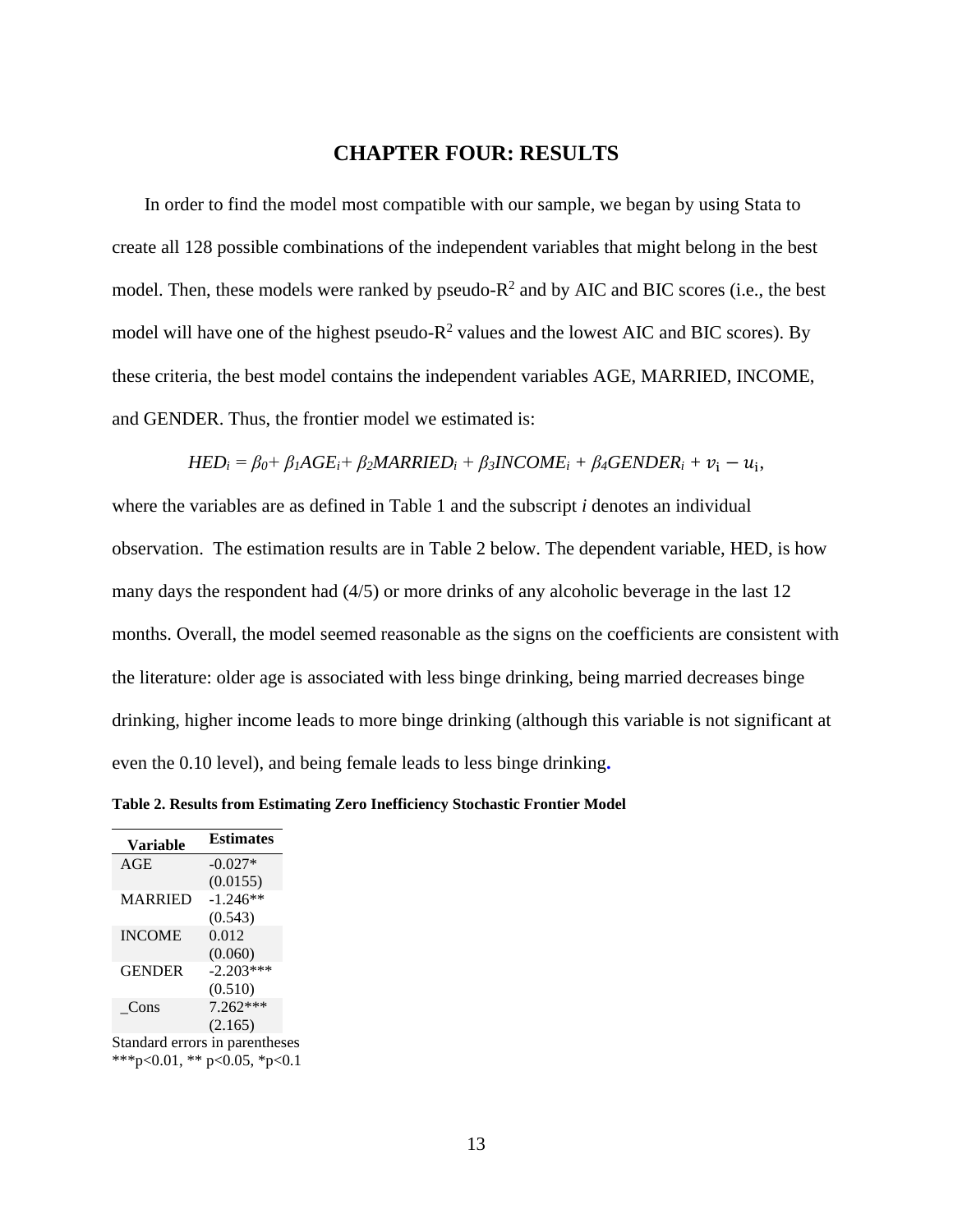The parameters of this model were estimated via maximum likelihood. These estimated parameters are used to determine the posterior probability of full efficiency, as defined in equation (5). The summary statistics for the estimated parameters and the posterior probability of full efficiency are listed below.

<span id="page-20-0"></span>**Table 3. Results for Selected Estimated Variables**

| variable | mean  | sd    | p5    | p25   | p50   | p75   | p95   |
|----------|-------|-------|-------|-------|-------|-------|-------|
| ALSineff | 0.988 | 0.000 | 0.988 | 0.988 | 0.988 | 0.988 | 0.988 |
| postprob | 0.704 | 0.437 | 0.000 | 0.000 | 0.993 | 0.994 | 0.994 |
|          | 0.293 | 0.432 | 0.006 | 0.006 | 0.007 | 0.988 | 0.988 |

The variable *ALSineff* is the estimate of inefficiency given by the standard SFA model as produced by Aigner, Lovell, and Schmidt (1977). The variable *postprob* is the posterior probability of full efficiency,  $\check{p}_t$ , as defined by Kumbhakar, Parmeter, and Tsionas (2013) from the zero-inefficiency stochastic frontier model. The measure  $u_i$  is  $\tilde{u}_i$ , the posterior estimate of each observation's inefficiency, as defined in equation (6).

If a participant did not report their true alcohol consumption,  $\tilde{p}_i < 1$  (*postprob* < 1). If they told the truth, then  $\tilde{p}_i = 1$ . In order to indicate who most likely told the truth, we created a new binary variable titled *honest*. We assigned values of 0 and 1 to the new variable given the values of  $\widetilde{p}_t$ . That is, when  $\widetilde{p}_t > 0.50$ , then *honest* = 1, but when  $\widetilde{p}_t \le 0.50$ , then *honest* = 0.<sup>4</sup> A value of 1 means the person told the truth, while a value of 0 means the person did not tell the truth. Variables following the same rules were created for those who claimed to have participated in a binge drinking episode as well as those who claimed to have never participated in a binge

<sup>4</sup> Additional cut off points of 0.70, 0.80, 0.90, 0.95 were tested as well. This did not change the result beyond approximately 10 observations being considered efficient or inefficient for *honestdrinker* and *honest*. There was no change in result for *honestnondrinker*.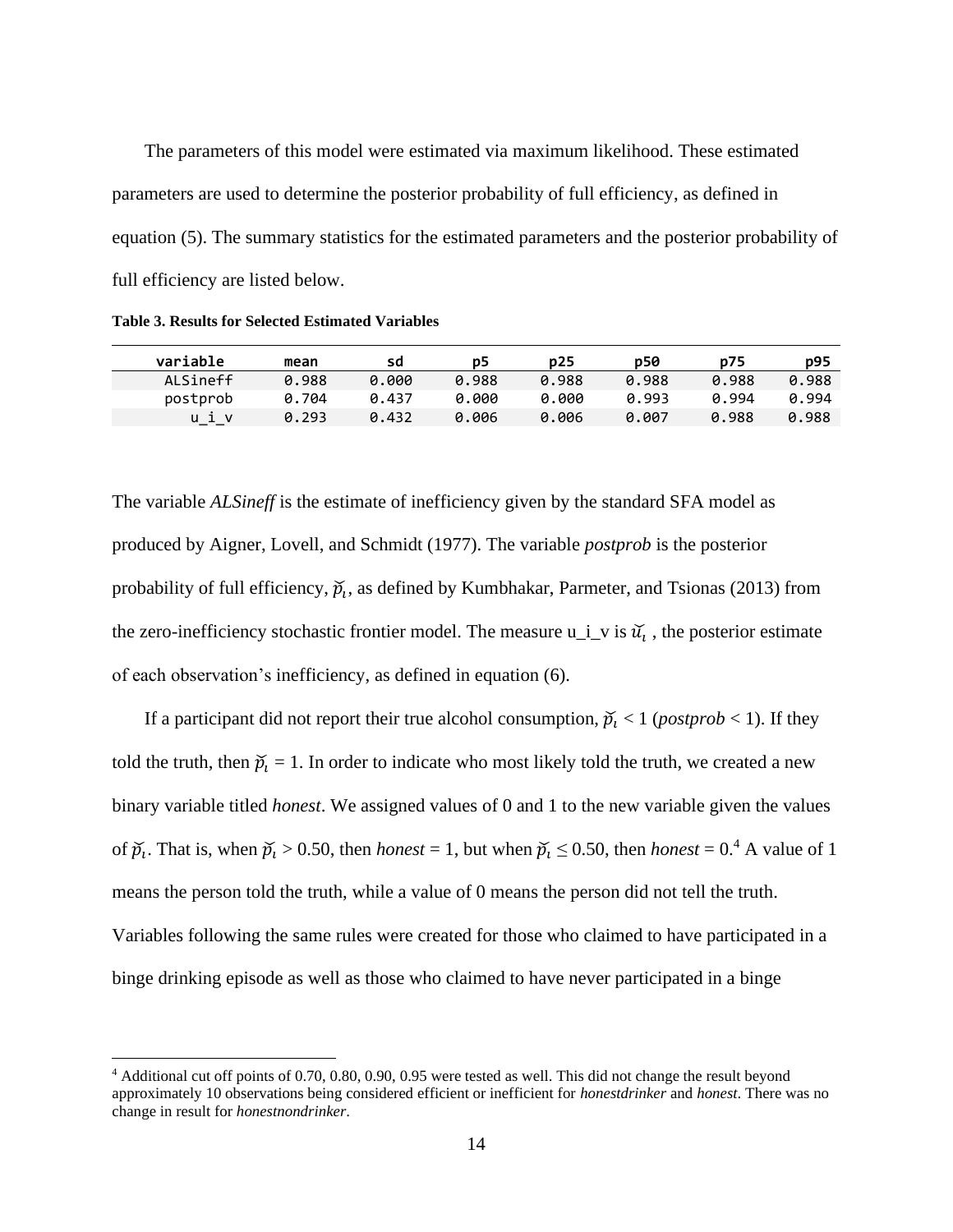drinking episode. These variables were named *honestdrinker* and *honestnondrinker,* respectively.

The results are shown below.

<span id="page-21-0"></span>**Table 4. Results for** *honest*

| honest | Freg. | Percent | Cum.   |
|--------|-------|---------|--------|
|        | 798   | 27.51   | 27.51  |
|        | 2,103 | 72.49   | 100.00 |
| Total  | 2,901 | 100.00  |        |

<span id="page-21-1"></span>**Table 5. Results for** *honestdrinker*

| honestdrinker | Freq. | Percent | Cum.   |
|---------------|-------|---------|--------|
|               | 798   | 69.51   | 69.51  |
|               | 350   | 30.49   | 100.00 |
| Total         | 1,148 | 100.00  |        |

<span id="page-21-2"></span>**Table 6. Results for** *honestnondrinker*

| Honestnondrinker | Freq. | Percent | Cum.   |
|------------------|-------|---------|--------|
|                  | 1,753 | 100.00  | 100.00 |
| Total            | 1,753 | 100.00  |        |

Of 2,901 observations, 798 received an *honest* value of 0, meaning 798 underreported their true level of alcohol consumption. Thus, in this sample, approximately 27.51% of participants in the NHANES survey underreported their alcohol consumption to some degree. Of the 1,148 who reported that they participated in at least one binge drinking episode per year, 69.51% underreported their total number of binge drinking episodes. However, as shown in Table 6, of the 1,753 participants that did not report binge drinking, none of them underreported. This is very likely to be false, especially given the results for those who reported drinking. This must be investigated further, to determine if it is a result unique to the sample, the NHANES data, or the zero-inefficiency stochastic frontier model.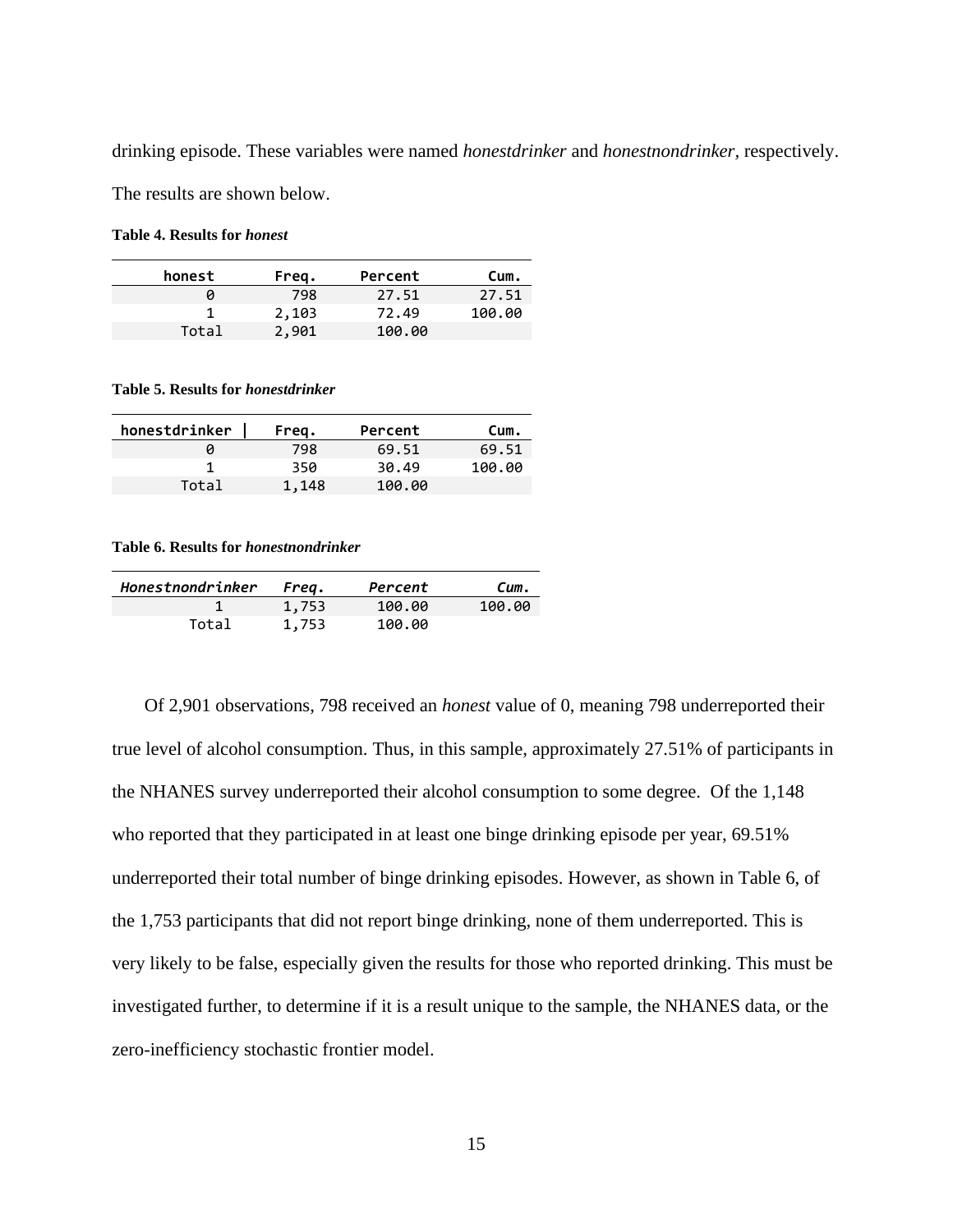# **CHAPTER FIVE: CONCLUSIONS**

<span id="page-22-0"></span>As demonstrated, zero inefficiency stochastic frontier analysis can be used to adjust for underreporting of self-reported data. As shown by alcohol consumption in NHANES, it is likely that a large portion of participants underreport their alcohol consumption, particularly concerning binge drinking. For the entire sample of 2,901 observations, 798 individuals, roughly 27.51%, underreported their binge drinking. Furthermore, in Table 5, of the 1,148 people who reported binge drinking, 798 underreported their number of binge drinking episodes. This is a 69.51% underreport. Table 5 demonstrates the possible severity of underreporting in self-reported alcohol data.

It is incredibly unlikely that all 1,753 people who claimed they never had a binge drinking episode, never binged. Thus, given the current results, it is possible that the estimate of dishonesty in Table 4 should likely be higher than it is. It is also possible that the 69.51% underreporting could be an inaccurate estimate, albeit still a good example of the use of the model. Perhaps more accurate results for the drinkers could be created by eliminating nondrinkers from the data and estimating the underreporting of only those who claimed to have already binge drank at least once. More research should be done to determine why the zeroinefficiency stochastic frontier model did not yield sensible results for nondrinkers.

In terms of public health policy, these results may imply that current policies based off NHANES are inadequate because the efforts are based on inaccurate estimates. However, the results for nondrinkers show a difference in frequency of binge drinking, not necessarily a difference in prevalence. These individuals are already considered binge drinkers, thus the more interesting observations would have been those who claimed to have never binged. Adjusted values for those nondrinkers could yield different levels of prevalence of binge drinking, which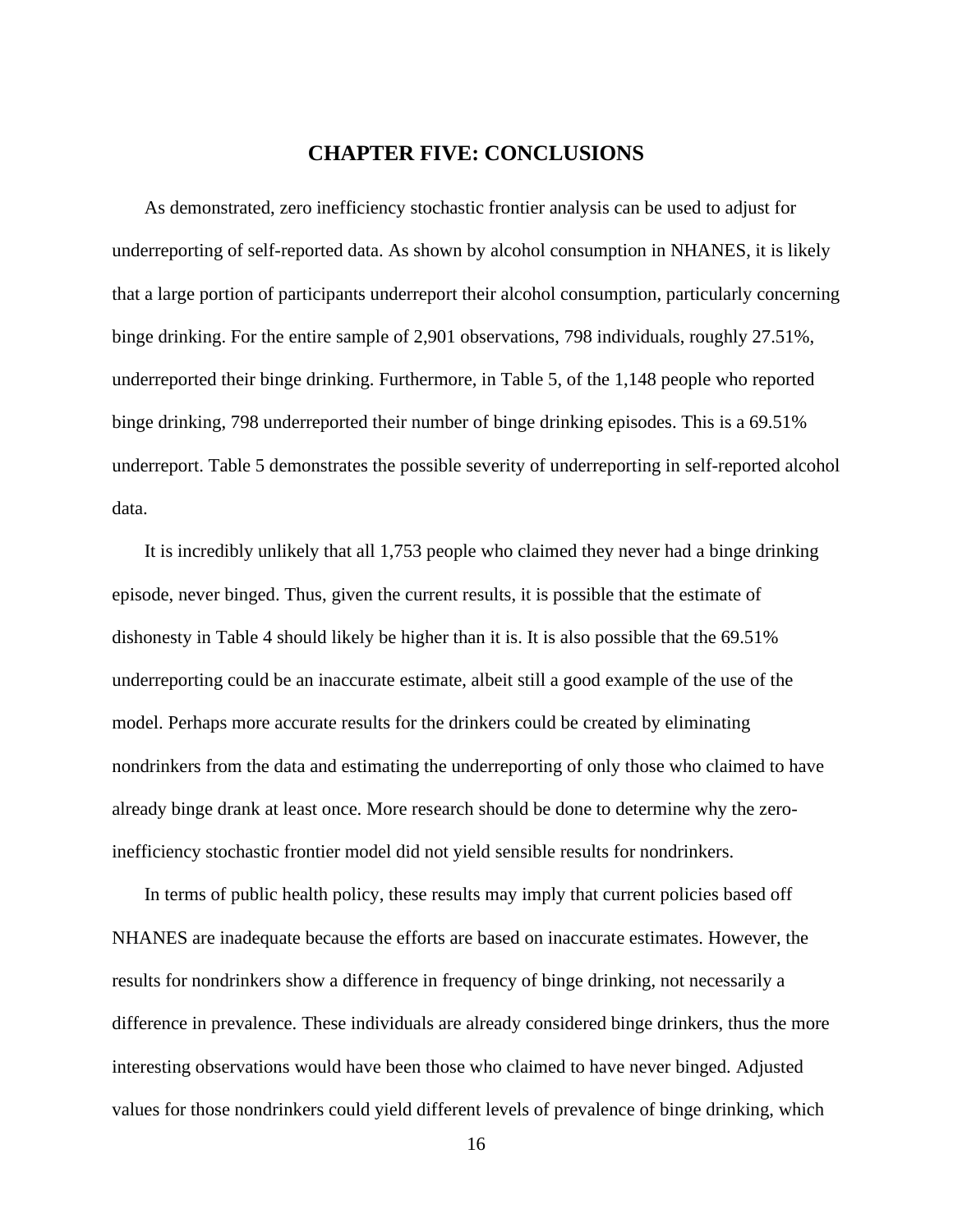could have a significantly larger policy impact than the current results. This is further motivation for additional research because sensible results indicating the true level of underreporting of the prevalence of alcohol consumption could reveal a need for more intensive intervention policy addressing binge drinking.

This study is not without limitations. There is the possibility of overreporting in addition to the observed underreporting. However, in the case of alcohol consumption, this overreporting is likely to be significantly lower than the underreporting as a result of social desirability bias. Additionally, due to the nature of NHANES, it is possible that the rest of the data used to estimate the model in the study also fall victim to the flaws of self-reported data. However, the main goal of the study is to demonstrate an additional use of SFA beyond its standard application. While more research should be made in regard to this approach and the results for nondrinkers, there is evidence that SFA, and zero inefficiency stochastic frontier analysis in particular, can be used for a wide variety of uses beyond the standard applications.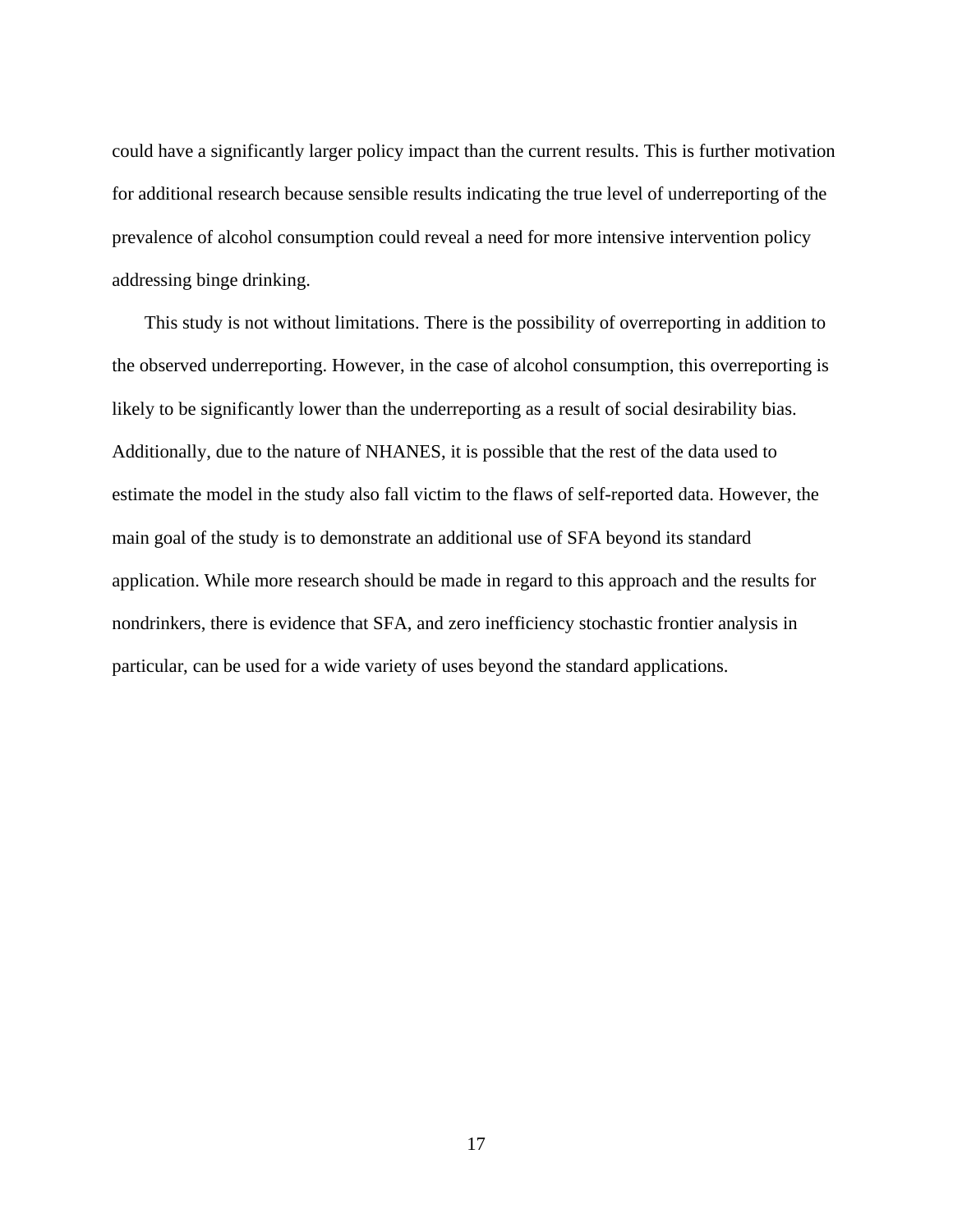# **REFERENCES**

- <span id="page-24-0"></span>Aigner, D., Lovell, C. K., & Schmidt, P. (1977). Formulation and Estimation Of Stochastic Frontier Production Function Models. *Journal of Econometrics*, *6*(1), 21-37.
- Althubaiti, A. (2016). Information bias in health research: definition, pitfalls, and adjustment methods. *Journal of Multidisciplinary Healthcare*, 9, 211.
- Backhans, M. C., Lundin, A., & Hemmingsson, T. (2012). Binge drinking—a predictor for or a consequence of unemployment?. *Alcoholism: Clinical and Experimental Research*, 36(11), 1983-1990.
- Bolton, K. L., & Rodriguez, E. (2009). Smoking, drinking and body weight after re-employment: does unemployment experience and compensation make a difference?. *BMC Public Health*, 9(1), 77.
- Bryden, A., Roberts, B., Petticrew, M., & McKee, M. (2013). A systematic review of the influence of community level social factors on alcohol use. *Health & Place*, 21, 70-85.
- Centers for Disease Control and Prevention (CDC. (2012). Vital signs: binge drinking prevalence, frequency, and intensity among adults-United States, 2010. *MMWR. Morbidity and mortality weekly report, 61(1),* 14.
- Chung, J., & Monroe, G. S. (2003). Exploring social desirability bias. *Journal of Business Ethics*, 44(4), 291-302.
- Collins, S. E. (2016). Associations between socioeconomic factors and alcohol outcomes. *Alcohol Research: Current Reviews*, 38(1), 83.
- George, W. H., Davis, K. C., Norris, J., Heiman, J. R., Stoner, S. A., Schacht, R. L., ... & Kajumulo, K. F. (2009). Indirect effects of acute alcohol intoxication on sexual risk-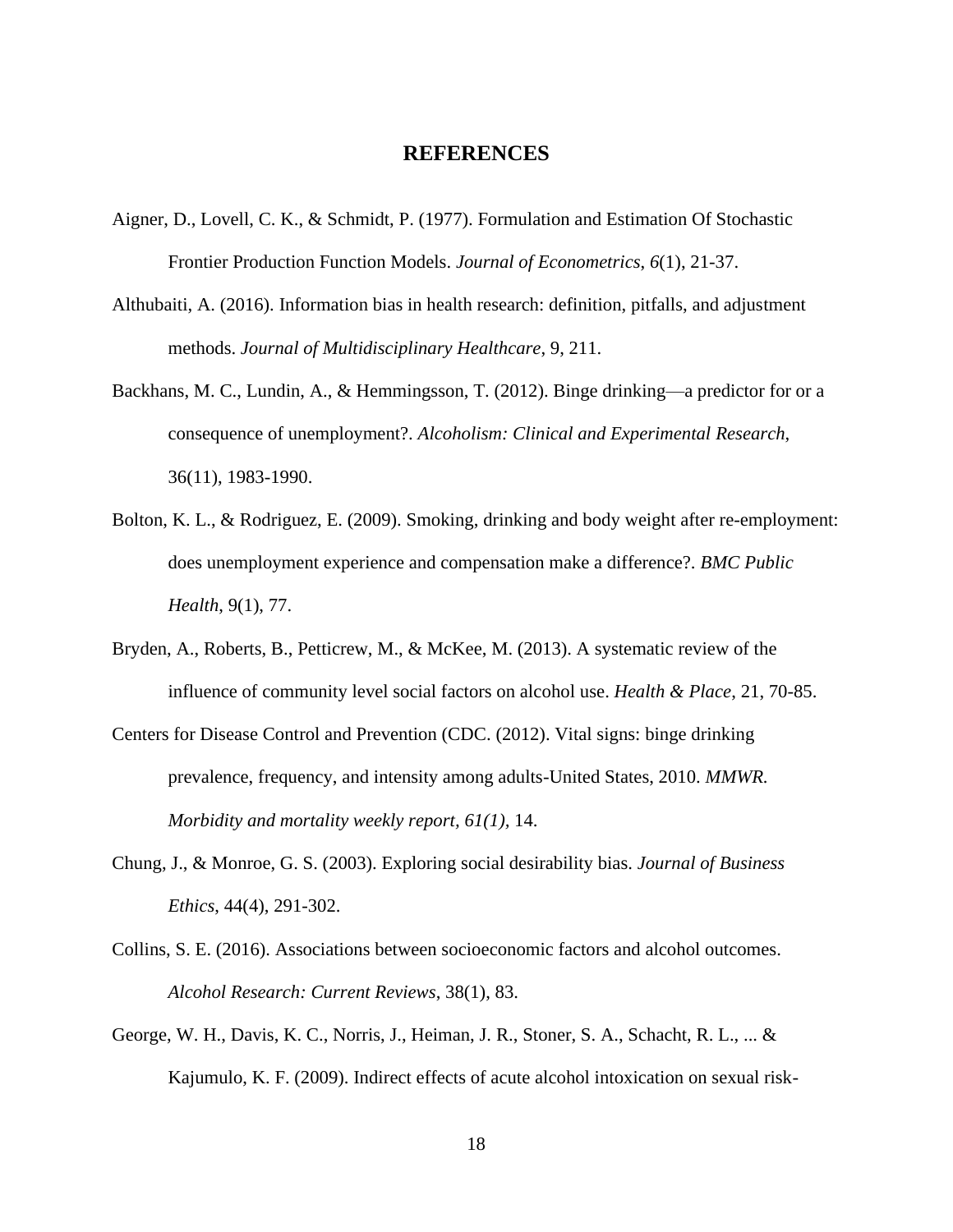taking: The roles of subjective and physiological sexual arousal. *Archives of Sexual Behavior*, 38(4), 498-513.

- Grucza, R. A., Sher, K. J., Kerr, W. C., Krauss, M. J., Lui, C. K., McDowell, Y. E., ... & Bierut, L. J.  $(2018)$ . Trends in adult alcohol use and binge drinking in the early 21st-century United States: a meta‐analysis of 6 National Survey Series. *Alcoholism: Clinical and Experimental Research*, 42(10), 1939-1950.
- Jondrow, J., Lovell, C. K., Materov, I. S., & Schmidt, P. (1982). On the estimation of technical inefficiency in the stochastic frontier production function model. *Journal of Econometrics*, 19(2-3), 233-238.
- Kanny, D., Naimi, T. S., Liu, Y., Lu, H., & Brewer, R. D. (2018). Annual total binge drinks consumed by US aduselflts, 2015. *American Journal of Preventive Medicine*, 54(4), 486- 496.
- Kumbhakar, S. C., Parmeter, C. F., & Tsionas, E. G. (2013). A zero inefficiency stochastic frontier model. *Journal of Econometrics*, 172(1), 66-76.
- Kuntsche, E., Kuntsche, S., Thrul, J., & Gmel, G. (2017). Binge drinking: Health impact, prevalence, correlates and interventions. *Psychology & Health*, 32(8), 976-1017.
- Lui, C. K., Kerr, W. C., Mulia, N., & Ye, Y. (2018). Educational differences in alcohol consumption and heavy drinking: An age-period-cohort perspective. *Drug and Alcohol Dependence*, 186, 36-43.
- Moore, A. A., Gould, R., Reuben, D. B., Greendale, G. A., Carter, M. K., Zhou, K., & Karlamangla, A. (2005). Longitudinal patterns and predictors of alcohol consumption in the United States. *American Journal of Public Health*, 95(3), 458-464.

National Institute on Alcohol Abuse and Alcoholism (NIAAA). (2004). NIAAA Council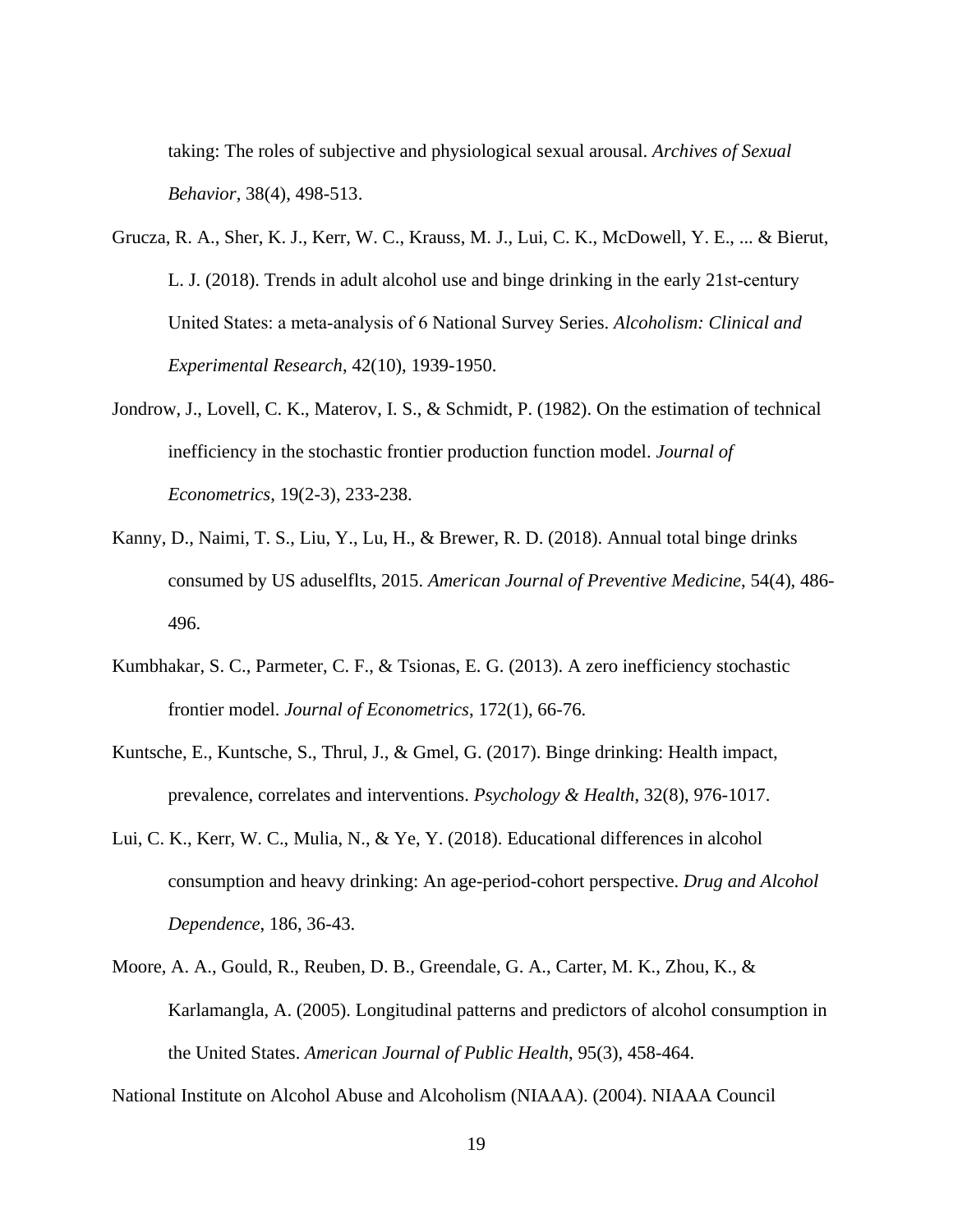Approves Definition of Binge Drinking. *NIAAA Newsletter*, No. 3, Winter 2004

- Rehm, J. (2011). The risks associated with alcohol use and alcoholism. *Alcohol Research & Health*, 34(2), 135.
- Rehm, J., Taylor, B., Mohapatra, S., Irving, H., Baliunas, D., Patra, J., & Roerecke, M. (2010). Alcohol as a risk factor for liver cirrhosis: a systematic review and meta‐analysis. *Drug and Alcohol Review*, 29(4), 437-445.
- Roche, A., Kostadinov, V., Fischer, J., & Nicholas, R. (2015a). Evidence review: The social determinants of inequities in alcohol consumption and alcohol-related health outcomes. *Australian's National Research Centre on AOD Workforce Development and Flinders University.*
- Roche, A., Kostadinov, V., Fischer, J., Nicholas, R., O'Rourke, K., Pidd, K., & Trifonoff, A. (2015b). Addressing inequities in alcohol consumption and related harms. *Health Promotion International*, 30(suppl\_2), ii20-ii35.
- Sacco, P., Bucholz, K. K., & Spitznagel, E. L. (2009). Alcohol use among older adults in the National Epidemiologic Survey on Alcohol and Related Conditions: A latent class analysis. *Journal of Studies on Alcohol and Drugs*, 70(6), 829-838.
- Sacks, J. J., Gonzales, K. R., Bouchery, E. E., Tomedi, L. E., & Brewer, R. D. (2015). 2010 national and state costs of excessive alcohol consumption. *American journal of preventive medicine*, 49(5), e73-e79.
- Stahre, M., Roeber, J., Kanny, D., Brewer, R. D., & Zhang, X. (2014). Peer reviewed: Contribution of excessive alcohol consumption to deaths and years of potential life lost in the United States. *Preventing chronic disease*, 11.